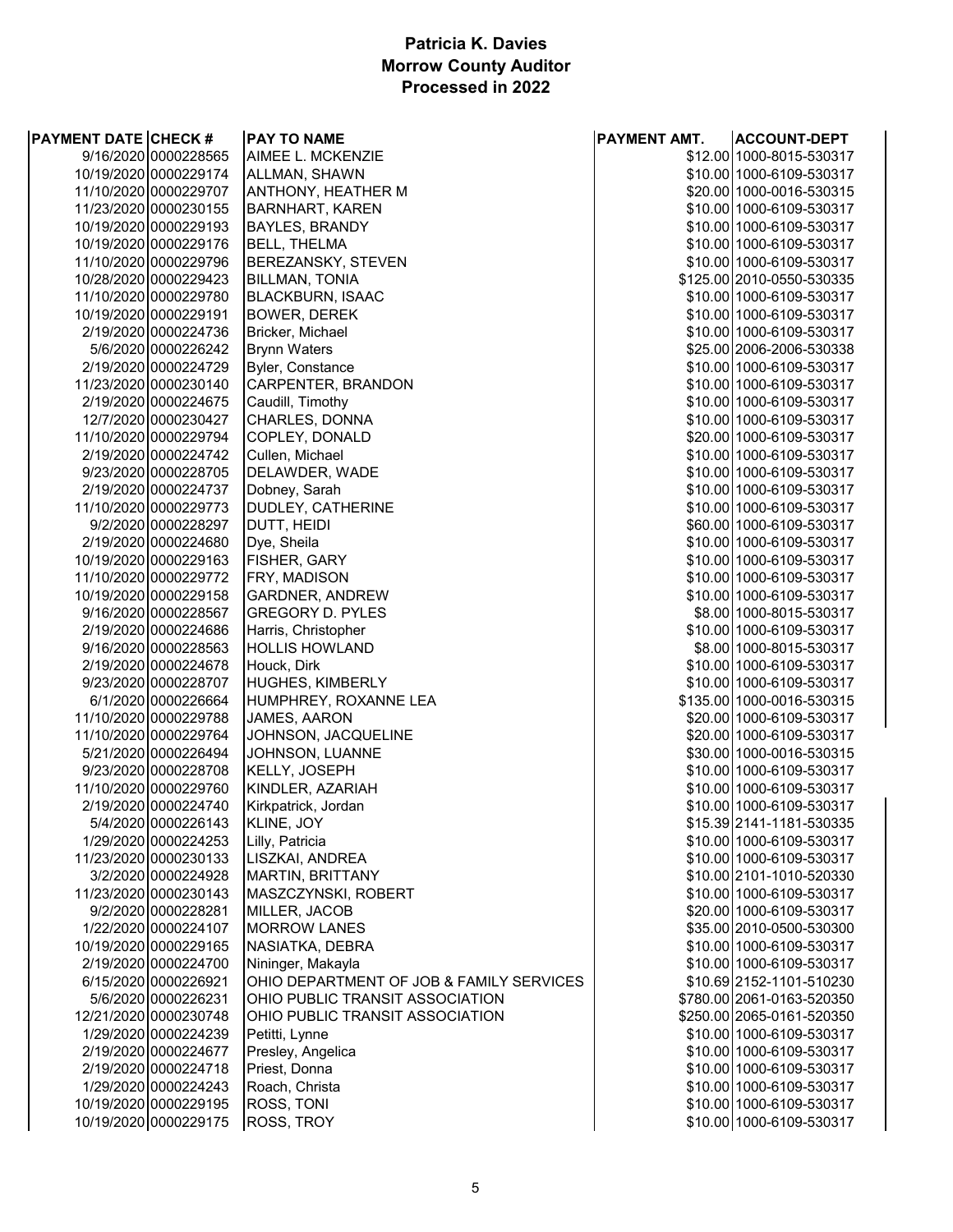### **Patricia K. Davies Morrow County Auditor Processed in 2022**

| <b>PAYMENT DATE CHECK #</b> | <b>PAY TO NAME</b>      |                    | <b>IPAYMENT AMT.</b> | <b>ACCOUNT-DEPT</b>      |
|-----------------------------|-------------------------|--------------------|----------------------|--------------------------|
| 2/19/202010000224728        | Smith, Ravena           |                    |                      | \$10.00 1000-6109-530317 |
| 2/19/202010000224699        | Snow, Wesley            |                    |                      | \$10.0011000-6109-530317 |
| 9/23/202010000228723        | <b>SPAULDING, HOLLY</b> |                    |                      | \$10.0011000-6109-530317 |
| 11/25/202010000230281       | <b>TESCO</b>            |                    |                      | \$97.2712061-0164-540430 |
| 11/25/202010000230281       | TESCO                   |                    |                      | \$97.2812063-0165-540430 |
| 2/19/202010000224715        | Tieche, Corey           |                    |                      | \$10.00 1000-6109-530317 |
| 9/2/202010000228298         | <b>WAGNER, ROBERT</b>   |                    |                      | \$20.0011000-6109-530317 |
| 9/16/202010000228554        | <b>WALTER DODAN</b>     |                    |                      | \$8.00 1000-8015-530317  |
| 10/19/202010000229183       | <b>WENGER, MARCIA</b>   |                    |                      | \$10.0011000-6109-530317 |
| 10/14/2020 0000229087       | YOCKEY, DEAN            |                    |                      | \$30.1612141-1181-530335 |
|                             |                         | <b>TOTAL</b>       | \$2.276.79           |                          |
| 10/16/2020                  | 301327 MARTIN, BRITTANY |                    |                      | \$3.57 2101-1010-510120  |
|                             |                         | <b>GRAND TOTAL</b> | \$2,280,36           |                          |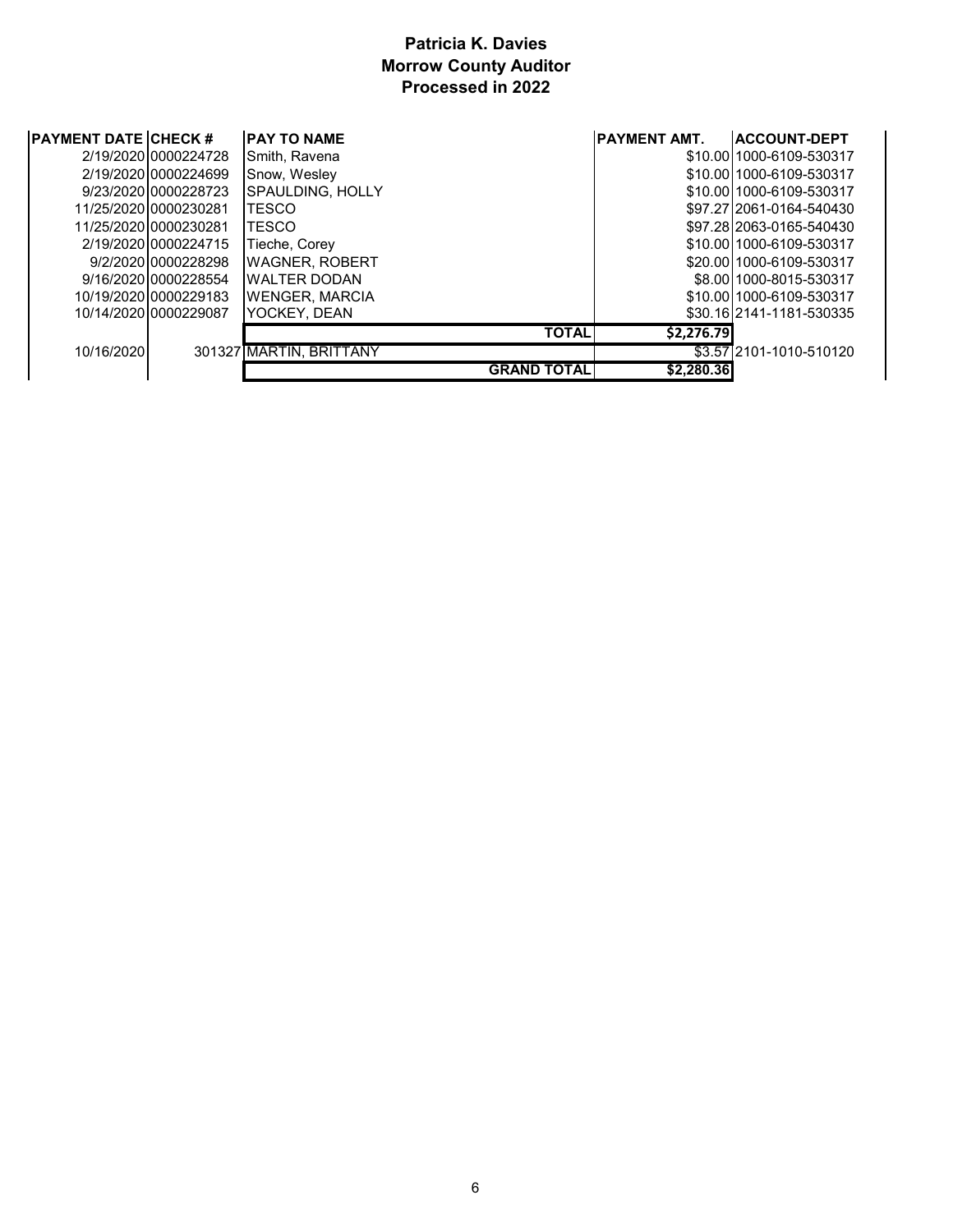### **Patricia K. Davies Morrow County Auditor Processed in 2021**

| 10/7/2019<br>0000221814<br>ADKINS, JEREMY<br>\$10.00<br>1000-6109-530317<br>5/8/2019<br>0000218770<br><b>BALDINGER, ALLISON</b><br>\$10.00<br>1000-6109-530317<br>2010-0550-530335<br>3/20/2019<br>0000217808<br><b>BALL, JUDITH</b><br>\$320.00<br>5/8/2019<br>\$10.00<br>0000218780<br><b>BARKER, KAITLIN</b><br>1000-6109-530317<br>5/29/2019<br>\$12.00<br>1000-8015-530317<br>0000219318<br><b>BRIAN RAUSCH</b><br>10/7/2019<br>\$10.00<br>0000221802<br><b>BUSH, TERESA</b><br>1000-6109-530317<br>11/6/2019<br>\$10.00<br>0000222438<br><b>CLARK, ROBIN</b><br>1000-6109-530317<br>CONNETT, KIMBERLY M<br>\$135.00<br>11/13/2019<br>0000222652<br>1000-0016-530315<br>\$10.00<br>5/29/2019<br>DREIS, ROSE<br>0000219244<br>1000-6109-530317<br>6/27/2019<br><b>ERIC COLLINS</b><br>\$8.00<br>0000219938<br>1000-8015-530317<br>4/29/2019<br><b>ERIC SNIDER</b><br>\$8.00<br>0000218615<br>1000-8015-530317<br>6/27/2019<br><b>GILBERT ROSS</b><br>\$8.00<br>0000219925<br>1000-8015-530317<br>10/7/2019<br><b>GILKERSON, KELLY</b><br>\$80.00<br>0000221790<br>1000-6109-530317<br>5/8/2019<br>HARTWELL, ROGER<br>\$10.00<br>0000218776<br>1000-6109-530317<br>\$10.00<br>5/29/2019<br>0000219257<br><b>HOOK, CHRISTOPHER</b><br>1000-6109-530317<br>\$12.00<br>4/29/2019<br>0000218602<br><b>JODI GANNON</b><br>1000-8015-530317<br>\$12.00<br>2/27/2019<br>0000217366<br>JOHN T. RUTH<br>1000-8015-530317<br>\$20.00<br>5/13/2019<br>0000218874<br>JOHNSTON, RUSSELL<br>1000-6109-530317<br>\$10.00<br>5/29/2019<br>0000219259<br><b>JORDAN, RACHEL</b><br>1000-6109-530317<br>\$8.00<br>4/29/2019<br>0000218619<br><b>JOSH BAER</b><br>1000-8015-530317<br>6/27/2019<br>\$8.00<br>0000219935<br><b>KEVIN WYATT</b><br>1000-8015-530317<br>7/8/2019<br>\$18.45<br>2141-1181-530335<br>0000220081<br>KLINE, JOY<br>3/11/2019<br>\$18.45<br>2141-1181-530335<br>0000217551<br>KLINE, JOY<br>LAMBERT, MICHAEL<br>\$10.00<br>10/7/2019<br>0000221822<br>1000-6109-530317<br>0000221800<br>\$70.00<br>10/7/2019<br>LANE, HALLEY<br>1000-6109-530317<br>5/8/2019<br>\$10.00<br>0000218768<br>LAYTON, MARY<br>1000-6109-530317<br>\$8.00<br>2/27/2019<br>0000217362<br><b>LISA B RIFE</b><br>1000-8015-530317<br>\$8.00<br>5/29/2019<br>0000219325<br><b>LOGAN WOLFEL</b><br>1000-8015-530317<br>2/27/2019<br><b>LORI SUE BLAND</b><br>\$8.00<br>0000217356<br>1000-8015-530317<br><b>MENARD, INC.</b><br>\$55.16<br>12/23/2019<br>0000223642<br>2061-0166-530366<br>10/7/2019<br>MOSHER, JUDY<br>\$10.00<br>0000221787<br>1000-6109-530317<br>11/27/2019<br>\$10.00<br>0000223087<br>Mowers, Anthony<br>1000-6109-530317<br>5/29/2019<br>NICOLE L ANDERSON<br>\$12.00<br>0000219321<br>1000-8015-530317<br>5/8/2019<br>PENNINGTON, TAMMY<br>0000218760<br>\$10.00<br>1000-6109-530317<br>5/8/2019<br>0000218778<br>PERSINGER, TYLER<br>\$10.00<br>1000-6109-530317<br>0000218153<br>RACHEL D WEST<br>\$8.00<br>1000-8015-530317<br><b>ROGER CHAPMAN</b><br>\$8.00<br>1000-8015-530317<br>0000218158<br>11/27/2019<br>\$10.00<br>1000-6109-530317<br>0000223095<br>Ross, Toni<br>RYAN T. CAUDILL<br>\$8.00<br>1000-8015-530317<br>0000217371<br><b>SEAN SNYDER</b><br>\$8.00<br>0000219324<br>1000-8015-530317<br>\$8.00<br>0000219924<br>1000-8015-530317<br><b>TERESA WAGONER</b><br>0000219932<br><b>TRACY FAUST</b><br>\$12.00<br>1000-8015-530317<br>0000218151<br><b>TRAVIS HUTCHINS</b><br>\$8.00<br>1000-8015-530317<br>\$8.00<br>0000218610<br><b>TREVOR HERSHNER</b><br>1000-8015-530317<br>0000218601<br><b>VICKI L JONES</b><br>\$12.00<br>1000-8015-530317<br>11/6/2019<br>0000222442<br><b>WILLIAMS, JENNIFER</b><br>\$10.00<br>1000-6109-530317<br><b>WILLIAMS, SIMEON</b><br>\$10.00<br>1000-6109-530317<br>0000219262<br><b>WRIGHT, HEATHER</b><br>\$10.00<br>1000-6109-530317<br>0000219243<br>\$1,099.06<br>$-$ \$55.16<br>minus<br>\$1,043.90 |           | <b>PAYMENT DATE CHECK NUMBER</b> | <b>PAY TO NAME</b> | <b>PAYMENT AMOUNT</b> | <b>Account</b> |           |
|---------------------------------------------------------------------------------------------------------------------------------------------------------------------------------------------------------------------------------------------------------------------------------------------------------------------------------------------------------------------------------------------------------------------------------------------------------------------------------------------------------------------------------------------------------------------------------------------------------------------------------------------------------------------------------------------------------------------------------------------------------------------------------------------------------------------------------------------------------------------------------------------------------------------------------------------------------------------------------------------------------------------------------------------------------------------------------------------------------------------------------------------------------------------------------------------------------------------------------------------------------------------------------------------------------------------------------------------------------------------------------------------------------------------------------------------------------------------------------------------------------------------------------------------------------------------------------------------------------------------------------------------------------------------------------------------------------------------------------------------------------------------------------------------------------------------------------------------------------------------------------------------------------------------------------------------------------------------------------------------------------------------------------------------------------------------------------------------------------------------------------------------------------------------------------------------------------------------------------------------------------------------------------------------------------------------------------------------------------------------------------------------------------------------------------------------------------------------------------------------------------------------------------------------------------------------------------------------------------------------------------------------------------------------------------------------------------------------------------------------------------------------------------------------------------------------------------------------------------------------------------------------------------------------------------------------------------------------------------------------------------------------------------------------------------------------------------------------------------------------------------------------------------------------------------------------------------------------------------------------------------------------------------------------------------------------------------------------------------------------------------------------------------------------------------------------------------------------------------------------------------------------------------------------------------------------------------------------------------------------------------------------------------------------------------------------------------------------------------------------------------------------------------------------------------------------------------------------------------------------|-----------|----------------------------------|--------------------|-----------------------|----------------|-----------|
|                                                                                                                                                                                                                                                                                                                                                                                                                                                                                                                                                                                                                                                                                                                                                                                                                                                                                                                                                                                                                                                                                                                                                                                                                                                                                                                                                                                                                                                                                                                                                                                                                                                                                                                                                                                                                                                                                                                                                                                                                                                                                                                                                                                                                                                                                                                                                                                                                                                                                                                                                                                                                                                                                                                                                                                                                                                                                                                                                                                                                                                                                                                                                                                                                                                                                                                                                                                                                                                                                                                                                                                                                                                                                                                                                                                                                                                                     |           |                                  |                    |                       |                |           |
|                                                                                                                                                                                                                                                                                                                                                                                                                                                                                                                                                                                                                                                                                                                                                                                                                                                                                                                                                                                                                                                                                                                                                                                                                                                                                                                                                                                                                                                                                                                                                                                                                                                                                                                                                                                                                                                                                                                                                                                                                                                                                                                                                                                                                                                                                                                                                                                                                                                                                                                                                                                                                                                                                                                                                                                                                                                                                                                                                                                                                                                                                                                                                                                                                                                                                                                                                                                                                                                                                                                                                                                                                                                                                                                                                                                                                                                                     |           |                                  |                    |                       |                |           |
|                                                                                                                                                                                                                                                                                                                                                                                                                                                                                                                                                                                                                                                                                                                                                                                                                                                                                                                                                                                                                                                                                                                                                                                                                                                                                                                                                                                                                                                                                                                                                                                                                                                                                                                                                                                                                                                                                                                                                                                                                                                                                                                                                                                                                                                                                                                                                                                                                                                                                                                                                                                                                                                                                                                                                                                                                                                                                                                                                                                                                                                                                                                                                                                                                                                                                                                                                                                                                                                                                                                                                                                                                                                                                                                                                                                                                                                                     |           |                                  |                    |                       |                |           |
|                                                                                                                                                                                                                                                                                                                                                                                                                                                                                                                                                                                                                                                                                                                                                                                                                                                                                                                                                                                                                                                                                                                                                                                                                                                                                                                                                                                                                                                                                                                                                                                                                                                                                                                                                                                                                                                                                                                                                                                                                                                                                                                                                                                                                                                                                                                                                                                                                                                                                                                                                                                                                                                                                                                                                                                                                                                                                                                                                                                                                                                                                                                                                                                                                                                                                                                                                                                                                                                                                                                                                                                                                                                                                                                                                                                                                                                                     |           |                                  |                    |                       |                |           |
|                                                                                                                                                                                                                                                                                                                                                                                                                                                                                                                                                                                                                                                                                                                                                                                                                                                                                                                                                                                                                                                                                                                                                                                                                                                                                                                                                                                                                                                                                                                                                                                                                                                                                                                                                                                                                                                                                                                                                                                                                                                                                                                                                                                                                                                                                                                                                                                                                                                                                                                                                                                                                                                                                                                                                                                                                                                                                                                                                                                                                                                                                                                                                                                                                                                                                                                                                                                                                                                                                                                                                                                                                                                                                                                                                                                                                                                                     |           |                                  |                    |                       |                |           |
|                                                                                                                                                                                                                                                                                                                                                                                                                                                                                                                                                                                                                                                                                                                                                                                                                                                                                                                                                                                                                                                                                                                                                                                                                                                                                                                                                                                                                                                                                                                                                                                                                                                                                                                                                                                                                                                                                                                                                                                                                                                                                                                                                                                                                                                                                                                                                                                                                                                                                                                                                                                                                                                                                                                                                                                                                                                                                                                                                                                                                                                                                                                                                                                                                                                                                                                                                                                                                                                                                                                                                                                                                                                                                                                                                                                                                                                                     |           |                                  |                    |                       |                |           |
|                                                                                                                                                                                                                                                                                                                                                                                                                                                                                                                                                                                                                                                                                                                                                                                                                                                                                                                                                                                                                                                                                                                                                                                                                                                                                                                                                                                                                                                                                                                                                                                                                                                                                                                                                                                                                                                                                                                                                                                                                                                                                                                                                                                                                                                                                                                                                                                                                                                                                                                                                                                                                                                                                                                                                                                                                                                                                                                                                                                                                                                                                                                                                                                                                                                                                                                                                                                                                                                                                                                                                                                                                                                                                                                                                                                                                                                                     |           |                                  |                    |                       |                |           |
|                                                                                                                                                                                                                                                                                                                                                                                                                                                                                                                                                                                                                                                                                                                                                                                                                                                                                                                                                                                                                                                                                                                                                                                                                                                                                                                                                                                                                                                                                                                                                                                                                                                                                                                                                                                                                                                                                                                                                                                                                                                                                                                                                                                                                                                                                                                                                                                                                                                                                                                                                                                                                                                                                                                                                                                                                                                                                                                                                                                                                                                                                                                                                                                                                                                                                                                                                                                                                                                                                                                                                                                                                                                                                                                                                                                                                                                                     |           |                                  |                    |                       |                |           |
|                                                                                                                                                                                                                                                                                                                                                                                                                                                                                                                                                                                                                                                                                                                                                                                                                                                                                                                                                                                                                                                                                                                                                                                                                                                                                                                                                                                                                                                                                                                                                                                                                                                                                                                                                                                                                                                                                                                                                                                                                                                                                                                                                                                                                                                                                                                                                                                                                                                                                                                                                                                                                                                                                                                                                                                                                                                                                                                                                                                                                                                                                                                                                                                                                                                                                                                                                                                                                                                                                                                                                                                                                                                                                                                                                                                                                                                                     |           |                                  |                    |                       |                |           |
|                                                                                                                                                                                                                                                                                                                                                                                                                                                                                                                                                                                                                                                                                                                                                                                                                                                                                                                                                                                                                                                                                                                                                                                                                                                                                                                                                                                                                                                                                                                                                                                                                                                                                                                                                                                                                                                                                                                                                                                                                                                                                                                                                                                                                                                                                                                                                                                                                                                                                                                                                                                                                                                                                                                                                                                                                                                                                                                                                                                                                                                                                                                                                                                                                                                                                                                                                                                                                                                                                                                                                                                                                                                                                                                                                                                                                                                                     |           |                                  |                    |                       |                |           |
|                                                                                                                                                                                                                                                                                                                                                                                                                                                                                                                                                                                                                                                                                                                                                                                                                                                                                                                                                                                                                                                                                                                                                                                                                                                                                                                                                                                                                                                                                                                                                                                                                                                                                                                                                                                                                                                                                                                                                                                                                                                                                                                                                                                                                                                                                                                                                                                                                                                                                                                                                                                                                                                                                                                                                                                                                                                                                                                                                                                                                                                                                                                                                                                                                                                                                                                                                                                                                                                                                                                                                                                                                                                                                                                                                                                                                                                                     |           |                                  |                    |                       |                |           |
|                                                                                                                                                                                                                                                                                                                                                                                                                                                                                                                                                                                                                                                                                                                                                                                                                                                                                                                                                                                                                                                                                                                                                                                                                                                                                                                                                                                                                                                                                                                                                                                                                                                                                                                                                                                                                                                                                                                                                                                                                                                                                                                                                                                                                                                                                                                                                                                                                                                                                                                                                                                                                                                                                                                                                                                                                                                                                                                                                                                                                                                                                                                                                                                                                                                                                                                                                                                                                                                                                                                                                                                                                                                                                                                                                                                                                                                                     |           |                                  |                    |                       |                |           |
|                                                                                                                                                                                                                                                                                                                                                                                                                                                                                                                                                                                                                                                                                                                                                                                                                                                                                                                                                                                                                                                                                                                                                                                                                                                                                                                                                                                                                                                                                                                                                                                                                                                                                                                                                                                                                                                                                                                                                                                                                                                                                                                                                                                                                                                                                                                                                                                                                                                                                                                                                                                                                                                                                                                                                                                                                                                                                                                                                                                                                                                                                                                                                                                                                                                                                                                                                                                                                                                                                                                                                                                                                                                                                                                                                                                                                                                                     |           |                                  |                    |                       |                |           |
|                                                                                                                                                                                                                                                                                                                                                                                                                                                                                                                                                                                                                                                                                                                                                                                                                                                                                                                                                                                                                                                                                                                                                                                                                                                                                                                                                                                                                                                                                                                                                                                                                                                                                                                                                                                                                                                                                                                                                                                                                                                                                                                                                                                                                                                                                                                                                                                                                                                                                                                                                                                                                                                                                                                                                                                                                                                                                                                                                                                                                                                                                                                                                                                                                                                                                                                                                                                                                                                                                                                                                                                                                                                                                                                                                                                                                                                                     |           |                                  |                    |                       |                |           |
|                                                                                                                                                                                                                                                                                                                                                                                                                                                                                                                                                                                                                                                                                                                                                                                                                                                                                                                                                                                                                                                                                                                                                                                                                                                                                                                                                                                                                                                                                                                                                                                                                                                                                                                                                                                                                                                                                                                                                                                                                                                                                                                                                                                                                                                                                                                                                                                                                                                                                                                                                                                                                                                                                                                                                                                                                                                                                                                                                                                                                                                                                                                                                                                                                                                                                                                                                                                                                                                                                                                                                                                                                                                                                                                                                                                                                                                                     |           |                                  |                    |                       |                |           |
|                                                                                                                                                                                                                                                                                                                                                                                                                                                                                                                                                                                                                                                                                                                                                                                                                                                                                                                                                                                                                                                                                                                                                                                                                                                                                                                                                                                                                                                                                                                                                                                                                                                                                                                                                                                                                                                                                                                                                                                                                                                                                                                                                                                                                                                                                                                                                                                                                                                                                                                                                                                                                                                                                                                                                                                                                                                                                                                                                                                                                                                                                                                                                                                                                                                                                                                                                                                                                                                                                                                                                                                                                                                                                                                                                                                                                                                                     |           |                                  |                    |                       |                |           |
|                                                                                                                                                                                                                                                                                                                                                                                                                                                                                                                                                                                                                                                                                                                                                                                                                                                                                                                                                                                                                                                                                                                                                                                                                                                                                                                                                                                                                                                                                                                                                                                                                                                                                                                                                                                                                                                                                                                                                                                                                                                                                                                                                                                                                                                                                                                                                                                                                                                                                                                                                                                                                                                                                                                                                                                                                                                                                                                                                                                                                                                                                                                                                                                                                                                                                                                                                                                                                                                                                                                                                                                                                                                                                                                                                                                                                                                                     |           |                                  |                    |                       |                |           |
|                                                                                                                                                                                                                                                                                                                                                                                                                                                                                                                                                                                                                                                                                                                                                                                                                                                                                                                                                                                                                                                                                                                                                                                                                                                                                                                                                                                                                                                                                                                                                                                                                                                                                                                                                                                                                                                                                                                                                                                                                                                                                                                                                                                                                                                                                                                                                                                                                                                                                                                                                                                                                                                                                                                                                                                                                                                                                                                                                                                                                                                                                                                                                                                                                                                                                                                                                                                                                                                                                                                                                                                                                                                                                                                                                                                                                                                                     |           |                                  |                    |                       |                |           |
|                                                                                                                                                                                                                                                                                                                                                                                                                                                                                                                                                                                                                                                                                                                                                                                                                                                                                                                                                                                                                                                                                                                                                                                                                                                                                                                                                                                                                                                                                                                                                                                                                                                                                                                                                                                                                                                                                                                                                                                                                                                                                                                                                                                                                                                                                                                                                                                                                                                                                                                                                                                                                                                                                                                                                                                                                                                                                                                                                                                                                                                                                                                                                                                                                                                                                                                                                                                                                                                                                                                                                                                                                                                                                                                                                                                                                                                                     |           |                                  |                    |                       |                |           |
|                                                                                                                                                                                                                                                                                                                                                                                                                                                                                                                                                                                                                                                                                                                                                                                                                                                                                                                                                                                                                                                                                                                                                                                                                                                                                                                                                                                                                                                                                                                                                                                                                                                                                                                                                                                                                                                                                                                                                                                                                                                                                                                                                                                                                                                                                                                                                                                                                                                                                                                                                                                                                                                                                                                                                                                                                                                                                                                                                                                                                                                                                                                                                                                                                                                                                                                                                                                                                                                                                                                                                                                                                                                                                                                                                                                                                                                                     |           |                                  |                    |                       |                |           |
|                                                                                                                                                                                                                                                                                                                                                                                                                                                                                                                                                                                                                                                                                                                                                                                                                                                                                                                                                                                                                                                                                                                                                                                                                                                                                                                                                                                                                                                                                                                                                                                                                                                                                                                                                                                                                                                                                                                                                                                                                                                                                                                                                                                                                                                                                                                                                                                                                                                                                                                                                                                                                                                                                                                                                                                                                                                                                                                                                                                                                                                                                                                                                                                                                                                                                                                                                                                                                                                                                                                                                                                                                                                                                                                                                                                                                                                                     |           |                                  |                    |                       |                |           |
|                                                                                                                                                                                                                                                                                                                                                                                                                                                                                                                                                                                                                                                                                                                                                                                                                                                                                                                                                                                                                                                                                                                                                                                                                                                                                                                                                                                                                                                                                                                                                                                                                                                                                                                                                                                                                                                                                                                                                                                                                                                                                                                                                                                                                                                                                                                                                                                                                                                                                                                                                                                                                                                                                                                                                                                                                                                                                                                                                                                                                                                                                                                                                                                                                                                                                                                                                                                                                                                                                                                                                                                                                                                                                                                                                                                                                                                                     |           |                                  |                    |                       |                |           |
|                                                                                                                                                                                                                                                                                                                                                                                                                                                                                                                                                                                                                                                                                                                                                                                                                                                                                                                                                                                                                                                                                                                                                                                                                                                                                                                                                                                                                                                                                                                                                                                                                                                                                                                                                                                                                                                                                                                                                                                                                                                                                                                                                                                                                                                                                                                                                                                                                                                                                                                                                                                                                                                                                                                                                                                                                                                                                                                                                                                                                                                                                                                                                                                                                                                                                                                                                                                                                                                                                                                                                                                                                                                                                                                                                                                                                                                                     |           |                                  |                    |                       |                |           |
|                                                                                                                                                                                                                                                                                                                                                                                                                                                                                                                                                                                                                                                                                                                                                                                                                                                                                                                                                                                                                                                                                                                                                                                                                                                                                                                                                                                                                                                                                                                                                                                                                                                                                                                                                                                                                                                                                                                                                                                                                                                                                                                                                                                                                                                                                                                                                                                                                                                                                                                                                                                                                                                                                                                                                                                                                                                                                                                                                                                                                                                                                                                                                                                                                                                                                                                                                                                                                                                                                                                                                                                                                                                                                                                                                                                                                                                                     |           |                                  |                    |                       |                |           |
|                                                                                                                                                                                                                                                                                                                                                                                                                                                                                                                                                                                                                                                                                                                                                                                                                                                                                                                                                                                                                                                                                                                                                                                                                                                                                                                                                                                                                                                                                                                                                                                                                                                                                                                                                                                                                                                                                                                                                                                                                                                                                                                                                                                                                                                                                                                                                                                                                                                                                                                                                                                                                                                                                                                                                                                                                                                                                                                                                                                                                                                                                                                                                                                                                                                                                                                                                                                                                                                                                                                                                                                                                                                                                                                                                                                                                                                                     |           |                                  |                    |                       |                |           |
|                                                                                                                                                                                                                                                                                                                                                                                                                                                                                                                                                                                                                                                                                                                                                                                                                                                                                                                                                                                                                                                                                                                                                                                                                                                                                                                                                                                                                                                                                                                                                                                                                                                                                                                                                                                                                                                                                                                                                                                                                                                                                                                                                                                                                                                                                                                                                                                                                                                                                                                                                                                                                                                                                                                                                                                                                                                                                                                                                                                                                                                                                                                                                                                                                                                                                                                                                                                                                                                                                                                                                                                                                                                                                                                                                                                                                                                                     |           |                                  |                    |                       |                |           |
|                                                                                                                                                                                                                                                                                                                                                                                                                                                                                                                                                                                                                                                                                                                                                                                                                                                                                                                                                                                                                                                                                                                                                                                                                                                                                                                                                                                                                                                                                                                                                                                                                                                                                                                                                                                                                                                                                                                                                                                                                                                                                                                                                                                                                                                                                                                                                                                                                                                                                                                                                                                                                                                                                                                                                                                                                                                                                                                                                                                                                                                                                                                                                                                                                                                                                                                                                                                                                                                                                                                                                                                                                                                                                                                                                                                                                                                                     |           |                                  |                    |                       |                |           |
|                                                                                                                                                                                                                                                                                                                                                                                                                                                                                                                                                                                                                                                                                                                                                                                                                                                                                                                                                                                                                                                                                                                                                                                                                                                                                                                                                                                                                                                                                                                                                                                                                                                                                                                                                                                                                                                                                                                                                                                                                                                                                                                                                                                                                                                                                                                                                                                                                                                                                                                                                                                                                                                                                                                                                                                                                                                                                                                                                                                                                                                                                                                                                                                                                                                                                                                                                                                                                                                                                                                                                                                                                                                                                                                                                                                                                                                                     |           |                                  |                    |                       |                |           |
|                                                                                                                                                                                                                                                                                                                                                                                                                                                                                                                                                                                                                                                                                                                                                                                                                                                                                                                                                                                                                                                                                                                                                                                                                                                                                                                                                                                                                                                                                                                                                                                                                                                                                                                                                                                                                                                                                                                                                                                                                                                                                                                                                                                                                                                                                                                                                                                                                                                                                                                                                                                                                                                                                                                                                                                                                                                                                                                                                                                                                                                                                                                                                                                                                                                                                                                                                                                                                                                                                                                                                                                                                                                                                                                                                                                                                                                                     |           |                                  |                    |                       |                |           |
|                                                                                                                                                                                                                                                                                                                                                                                                                                                                                                                                                                                                                                                                                                                                                                                                                                                                                                                                                                                                                                                                                                                                                                                                                                                                                                                                                                                                                                                                                                                                                                                                                                                                                                                                                                                                                                                                                                                                                                                                                                                                                                                                                                                                                                                                                                                                                                                                                                                                                                                                                                                                                                                                                                                                                                                                                                                                                                                                                                                                                                                                                                                                                                                                                                                                                                                                                                                                                                                                                                                                                                                                                                                                                                                                                                                                                                                                     |           |                                  |                    |                       |                | pd 5/2021 |
|                                                                                                                                                                                                                                                                                                                                                                                                                                                                                                                                                                                                                                                                                                                                                                                                                                                                                                                                                                                                                                                                                                                                                                                                                                                                                                                                                                                                                                                                                                                                                                                                                                                                                                                                                                                                                                                                                                                                                                                                                                                                                                                                                                                                                                                                                                                                                                                                                                                                                                                                                                                                                                                                                                                                                                                                                                                                                                                                                                                                                                                                                                                                                                                                                                                                                                                                                                                                                                                                                                                                                                                                                                                                                                                                                                                                                                                                     |           |                                  |                    |                       |                |           |
|                                                                                                                                                                                                                                                                                                                                                                                                                                                                                                                                                                                                                                                                                                                                                                                                                                                                                                                                                                                                                                                                                                                                                                                                                                                                                                                                                                                                                                                                                                                                                                                                                                                                                                                                                                                                                                                                                                                                                                                                                                                                                                                                                                                                                                                                                                                                                                                                                                                                                                                                                                                                                                                                                                                                                                                                                                                                                                                                                                                                                                                                                                                                                                                                                                                                                                                                                                                                                                                                                                                                                                                                                                                                                                                                                                                                                                                                     |           |                                  |                    |                       |                |           |
|                                                                                                                                                                                                                                                                                                                                                                                                                                                                                                                                                                                                                                                                                                                                                                                                                                                                                                                                                                                                                                                                                                                                                                                                                                                                                                                                                                                                                                                                                                                                                                                                                                                                                                                                                                                                                                                                                                                                                                                                                                                                                                                                                                                                                                                                                                                                                                                                                                                                                                                                                                                                                                                                                                                                                                                                                                                                                                                                                                                                                                                                                                                                                                                                                                                                                                                                                                                                                                                                                                                                                                                                                                                                                                                                                                                                                                                                     |           |                                  |                    |                       |                |           |
|                                                                                                                                                                                                                                                                                                                                                                                                                                                                                                                                                                                                                                                                                                                                                                                                                                                                                                                                                                                                                                                                                                                                                                                                                                                                                                                                                                                                                                                                                                                                                                                                                                                                                                                                                                                                                                                                                                                                                                                                                                                                                                                                                                                                                                                                                                                                                                                                                                                                                                                                                                                                                                                                                                                                                                                                                                                                                                                                                                                                                                                                                                                                                                                                                                                                                                                                                                                                                                                                                                                                                                                                                                                                                                                                                                                                                                                                     |           |                                  |                    |                       |                |           |
|                                                                                                                                                                                                                                                                                                                                                                                                                                                                                                                                                                                                                                                                                                                                                                                                                                                                                                                                                                                                                                                                                                                                                                                                                                                                                                                                                                                                                                                                                                                                                                                                                                                                                                                                                                                                                                                                                                                                                                                                                                                                                                                                                                                                                                                                                                                                                                                                                                                                                                                                                                                                                                                                                                                                                                                                                                                                                                                                                                                                                                                                                                                                                                                                                                                                                                                                                                                                                                                                                                                                                                                                                                                                                                                                                                                                                                                                     |           |                                  |                    |                       |                |           |
|                                                                                                                                                                                                                                                                                                                                                                                                                                                                                                                                                                                                                                                                                                                                                                                                                                                                                                                                                                                                                                                                                                                                                                                                                                                                                                                                                                                                                                                                                                                                                                                                                                                                                                                                                                                                                                                                                                                                                                                                                                                                                                                                                                                                                                                                                                                                                                                                                                                                                                                                                                                                                                                                                                                                                                                                                                                                                                                                                                                                                                                                                                                                                                                                                                                                                                                                                                                                                                                                                                                                                                                                                                                                                                                                                                                                                                                                     | 4/8/2019  |                                  |                    |                       |                |           |
|                                                                                                                                                                                                                                                                                                                                                                                                                                                                                                                                                                                                                                                                                                                                                                                                                                                                                                                                                                                                                                                                                                                                                                                                                                                                                                                                                                                                                                                                                                                                                                                                                                                                                                                                                                                                                                                                                                                                                                                                                                                                                                                                                                                                                                                                                                                                                                                                                                                                                                                                                                                                                                                                                                                                                                                                                                                                                                                                                                                                                                                                                                                                                                                                                                                                                                                                                                                                                                                                                                                                                                                                                                                                                                                                                                                                                                                                     | 4/8/2019  |                                  |                    |                       |                |           |
|                                                                                                                                                                                                                                                                                                                                                                                                                                                                                                                                                                                                                                                                                                                                                                                                                                                                                                                                                                                                                                                                                                                                                                                                                                                                                                                                                                                                                                                                                                                                                                                                                                                                                                                                                                                                                                                                                                                                                                                                                                                                                                                                                                                                                                                                                                                                                                                                                                                                                                                                                                                                                                                                                                                                                                                                                                                                                                                                                                                                                                                                                                                                                                                                                                                                                                                                                                                                                                                                                                                                                                                                                                                                                                                                                                                                                                                                     |           |                                  |                    |                       |                |           |
|                                                                                                                                                                                                                                                                                                                                                                                                                                                                                                                                                                                                                                                                                                                                                                                                                                                                                                                                                                                                                                                                                                                                                                                                                                                                                                                                                                                                                                                                                                                                                                                                                                                                                                                                                                                                                                                                                                                                                                                                                                                                                                                                                                                                                                                                                                                                                                                                                                                                                                                                                                                                                                                                                                                                                                                                                                                                                                                                                                                                                                                                                                                                                                                                                                                                                                                                                                                                                                                                                                                                                                                                                                                                                                                                                                                                                                                                     | 2/27/2019 |                                  |                    |                       |                |           |
|                                                                                                                                                                                                                                                                                                                                                                                                                                                                                                                                                                                                                                                                                                                                                                                                                                                                                                                                                                                                                                                                                                                                                                                                                                                                                                                                                                                                                                                                                                                                                                                                                                                                                                                                                                                                                                                                                                                                                                                                                                                                                                                                                                                                                                                                                                                                                                                                                                                                                                                                                                                                                                                                                                                                                                                                                                                                                                                                                                                                                                                                                                                                                                                                                                                                                                                                                                                                                                                                                                                                                                                                                                                                                                                                                                                                                                                                     | 5/29/2019 |                                  |                    |                       |                |           |
|                                                                                                                                                                                                                                                                                                                                                                                                                                                                                                                                                                                                                                                                                                                                                                                                                                                                                                                                                                                                                                                                                                                                                                                                                                                                                                                                                                                                                                                                                                                                                                                                                                                                                                                                                                                                                                                                                                                                                                                                                                                                                                                                                                                                                                                                                                                                                                                                                                                                                                                                                                                                                                                                                                                                                                                                                                                                                                                                                                                                                                                                                                                                                                                                                                                                                                                                                                                                                                                                                                                                                                                                                                                                                                                                                                                                                                                                     | 6/27/2019 |                                  |                    |                       |                |           |
|                                                                                                                                                                                                                                                                                                                                                                                                                                                                                                                                                                                                                                                                                                                                                                                                                                                                                                                                                                                                                                                                                                                                                                                                                                                                                                                                                                                                                                                                                                                                                                                                                                                                                                                                                                                                                                                                                                                                                                                                                                                                                                                                                                                                                                                                                                                                                                                                                                                                                                                                                                                                                                                                                                                                                                                                                                                                                                                                                                                                                                                                                                                                                                                                                                                                                                                                                                                                                                                                                                                                                                                                                                                                                                                                                                                                                                                                     | 6/27/2019 |                                  |                    |                       |                |           |
|                                                                                                                                                                                                                                                                                                                                                                                                                                                                                                                                                                                                                                                                                                                                                                                                                                                                                                                                                                                                                                                                                                                                                                                                                                                                                                                                                                                                                                                                                                                                                                                                                                                                                                                                                                                                                                                                                                                                                                                                                                                                                                                                                                                                                                                                                                                                                                                                                                                                                                                                                                                                                                                                                                                                                                                                                                                                                                                                                                                                                                                                                                                                                                                                                                                                                                                                                                                                                                                                                                                                                                                                                                                                                                                                                                                                                                                                     | 4/8/2019  |                                  |                    |                       |                |           |
|                                                                                                                                                                                                                                                                                                                                                                                                                                                                                                                                                                                                                                                                                                                                                                                                                                                                                                                                                                                                                                                                                                                                                                                                                                                                                                                                                                                                                                                                                                                                                                                                                                                                                                                                                                                                                                                                                                                                                                                                                                                                                                                                                                                                                                                                                                                                                                                                                                                                                                                                                                                                                                                                                                                                                                                                                                                                                                                                                                                                                                                                                                                                                                                                                                                                                                                                                                                                                                                                                                                                                                                                                                                                                                                                                                                                                                                                     | 4/29/2019 |                                  |                    |                       |                |           |
|                                                                                                                                                                                                                                                                                                                                                                                                                                                                                                                                                                                                                                                                                                                                                                                                                                                                                                                                                                                                                                                                                                                                                                                                                                                                                                                                                                                                                                                                                                                                                                                                                                                                                                                                                                                                                                                                                                                                                                                                                                                                                                                                                                                                                                                                                                                                                                                                                                                                                                                                                                                                                                                                                                                                                                                                                                                                                                                                                                                                                                                                                                                                                                                                                                                                                                                                                                                                                                                                                                                                                                                                                                                                                                                                                                                                                                                                     | 4/29/2019 |                                  |                    |                       |                |           |
|                                                                                                                                                                                                                                                                                                                                                                                                                                                                                                                                                                                                                                                                                                                                                                                                                                                                                                                                                                                                                                                                                                                                                                                                                                                                                                                                                                                                                                                                                                                                                                                                                                                                                                                                                                                                                                                                                                                                                                                                                                                                                                                                                                                                                                                                                                                                                                                                                                                                                                                                                                                                                                                                                                                                                                                                                                                                                                                                                                                                                                                                                                                                                                                                                                                                                                                                                                                                                                                                                                                                                                                                                                                                                                                                                                                                                                                                     |           |                                  |                    |                       |                |           |
|                                                                                                                                                                                                                                                                                                                                                                                                                                                                                                                                                                                                                                                                                                                                                                                                                                                                                                                                                                                                                                                                                                                                                                                                                                                                                                                                                                                                                                                                                                                                                                                                                                                                                                                                                                                                                                                                                                                                                                                                                                                                                                                                                                                                                                                                                                                                                                                                                                                                                                                                                                                                                                                                                                                                                                                                                                                                                                                                                                                                                                                                                                                                                                                                                                                                                                                                                                                                                                                                                                                                                                                                                                                                                                                                                                                                                                                                     | 5/29/2019 |                                  |                    |                       |                |           |
|                                                                                                                                                                                                                                                                                                                                                                                                                                                                                                                                                                                                                                                                                                                                                                                                                                                                                                                                                                                                                                                                                                                                                                                                                                                                                                                                                                                                                                                                                                                                                                                                                                                                                                                                                                                                                                                                                                                                                                                                                                                                                                                                                                                                                                                                                                                                                                                                                                                                                                                                                                                                                                                                                                                                                                                                                                                                                                                                                                                                                                                                                                                                                                                                                                                                                                                                                                                                                                                                                                                                                                                                                                                                                                                                                                                                                                                                     | 5/29/2019 |                                  |                    |                       |                |           |
|                                                                                                                                                                                                                                                                                                                                                                                                                                                                                                                                                                                                                                                                                                                                                                                                                                                                                                                                                                                                                                                                                                                                                                                                                                                                                                                                                                                                                                                                                                                                                                                                                                                                                                                                                                                                                                                                                                                                                                                                                                                                                                                                                                                                                                                                                                                                                                                                                                                                                                                                                                                                                                                                                                                                                                                                                                                                                                                                                                                                                                                                                                                                                                                                                                                                                                                                                                                                                                                                                                                                                                                                                                                                                                                                                                                                                                                                     |           |                                  |                    |                       |                |           |
|                                                                                                                                                                                                                                                                                                                                                                                                                                                                                                                                                                                                                                                                                                                                                                                                                                                                                                                                                                                                                                                                                                                                                                                                                                                                                                                                                                                                                                                                                                                                                                                                                                                                                                                                                                                                                                                                                                                                                                                                                                                                                                                                                                                                                                                                                                                                                                                                                                                                                                                                                                                                                                                                                                                                                                                                                                                                                                                                                                                                                                                                                                                                                                                                                                                                                                                                                                                                                                                                                                                                                                                                                                                                                                                                                                                                                                                                     |           |                                  |                    |                       |                |           |
|                                                                                                                                                                                                                                                                                                                                                                                                                                                                                                                                                                                                                                                                                                                                                                                                                                                                                                                                                                                                                                                                                                                                                                                                                                                                                                                                                                                                                                                                                                                                                                                                                                                                                                                                                                                                                                                                                                                                                                                                                                                                                                                                                                                                                                                                                                                                                                                                                                                                                                                                                                                                                                                                                                                                                                                                                                                                                                                                                                                                                                                                                                                                                                                                                                                                                                                                                                                                                                                                                                                                                                                                                                                                                                                                                                                                                                                                     |           |                                  |                    |                       |                |           |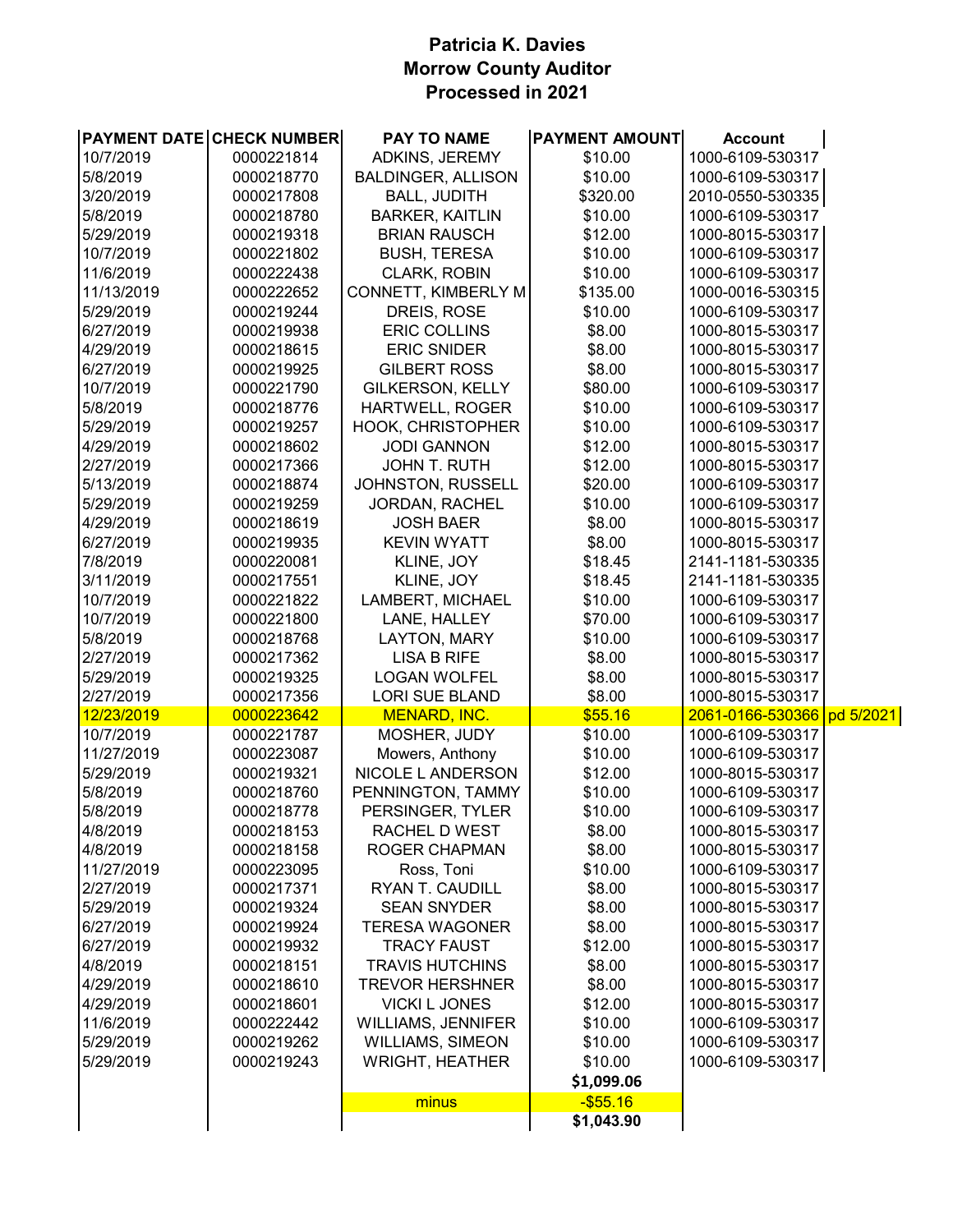### **Patricia K. Davies Morrow County Auditor County TOTALS for 2020**

| Vendor                                           | <b>DEPARTMENT</b>         | <b>AMOUNT</b> | <b>CHECK NUMBER PAYMENT DATE</b> |                     |
|--------------------------------------------------|---------------------------|---------------|----------------------------------|---------------------|
| KLINE, JOY                                       | JFS                       |               | \$18.61 0000210441               | 4/9/2018            |
| <b>BLACKBURN, THOMAS</b>                         | <b>Municipal Court</b>    |               | \$8.00 0000214202                | 9/26/2018           |
| <b>BECKEL, CONNIE S</b>                          | <b>Municipal Court</b>    |               | \$8.00 0000212229                | 6/26/2018           |
| HAND, RYAN MATTHEW                               | <b>Municipal Court</b>    |               | \$8.00 0000214211                | 9/26/2018           |
| PRATHER, JILL M                                  | Auditor                   |               | \$51.86 0000214344               | 10/3/2018           |
| <b>BRAZIEL, TAMI</b>                             | <b>Common Pleas</b>       |               | \$80.00 0000213670               | 8/29/2018           |
| <b>OPTA</b>                                      | <b>MCAT</b>               |               | \$780.00 0000209713              | 2/26/2018           |
| FISCHER, ROGER L                                 | municipal Court           |               | \$12.00 0000212234               | 6/26/2018           |
| NORTHMOR BIDDY FOOTBALL                          | <b>JFS</b>                |               | \$120.00 0000211917              | 6/11/2018           |
| THE THREE AMIGOS LLC                             | Auditor                   |               | \$3.50 0000211705                | 6/1/2018            |
| <b>CONKLIN, CAROLIN</b>                          | <b>Common Pleas</b>       |               | \$10.00 0000209413               | 2/12/2018           |
| <b>DEBORD, BARRY</b>                             | <b>Common Pleas</b>       |               | \$70.00 0000211887               | 6/11/2018           |
| KLINE, JOY                                       | <b>Common Pleas</b>       |               | \$18.61 0000213069               | 8/7/2018            |
| SHERMAN, NORMA J                                 | <b>Common Pleas</b>       |               | \$10.00 0000214070               | 9/19/2018           |
| OHIO EDISON COMPANY                              | <b>MCAT</b>               |               | \$220.04 0000215802              | 12/10/2018          |
| KLINE, JOY                                       | JFS                       |               | \$18.61 0000209847               | 3/5/2018            |
| KLINE, JOY                                       | <b>JFS</b>                |               | \$18.61 0000213853               | 9/10/2018           |
| <b>JASON AKERS</b>                               | <b>Municipal Court</b>    |               | \$8.00 0000214938                | 11/1/2018           |
| MIESSE, CORINNE NICOLE                           | <b>Municipal Court</b>    |               | \$12.00 0000211996               | 6/13/2018           |
| <b>MANDERS, FAITH A</b>                          | <b>Municipal Court</b>    |               | \$8.00 0000214216                | 9/26/2018           |
| GoDaddy.com LLC                                  | Park Board                |               | \$143.64 0000215912              | 12/12/2018          |
| <b>OPTA</b>                                      | <b>MCAT</b>               |               | \$175.00 0000210145              | 3/21/2018           |
|                                                  |                           |               |                                  | 11/27/2018          |
| HUMPHREY, ROXANNE L                              | <b>Board of Elections</b> |               | \$20.00 0000215431               |                     |
| SCOTT, MICHAEL & FULMER, PATRICIA ANAuditor      |                           |               | \$1.60 0000211693                | 6/1/2018            |
| <b>STEVE CASTLINE</b>                            | <b>Municipal Court</b>    |               | \$12.00 0000215794               | 12/10/2018          |
| DANIELLE R. HORNSBY                              | <b>Municipal Court</b>    |               | \$12.00 0000216085               | 12/19/2018          |
| CHILCOTE, MELISSA                                | <b>Common Pleas</b>       |               | \$10.00 0000209412               | 2/12/2018           |
| LEVERING PLUMBING SERVICE                        | Engineer                  |               | \$395.97 0000212586              | 7/12/2018           |
| <b>JAMES BURKHART</b>                            | <b>Municipal Court</b>    |               | \$12.00 0000214939               | 11/1/2018           |
| <b>LANDES, PATRICIA</b>                          | <b>Common Pleas</b>       |               | \$10.00 0000209423               | 2/12/2018           |
| OHIO BAILIFFS & COURT OFFICERS ASSO Common Pleas |                           |               | \$70.00 0000209805               | 3/5/2018            |
| <b>MORROW COUNTY FUTURE FARMERS</b>              | Recycling                 |               | \$10.00 0000212205               | 6/25/2018           |
| SHEETS, TIMOTHY D                                | <b>Municipal Court</b>    |               | \$8.00 0000214218                | 9/26/2018           |
| HILGENBERG, TIMOTHY J                            | <b>Common Pleas</b>       |               | \$80.00 0000211891               | 6/11/2018           |
| KLINE, JOY                                       | <b>JFS</b>                |               | \$18.45 0000215979               | 12/17/2018          |
| <b>WHETSTONE VETERINARY HOSPITAL</b>             | Commissioners             |               | \$241.46 0000213767              | 9/5/2018            |
| <b>BURNS, WILLIAM</b>                            | Common Pleas              |               | \$10.00 0000209409               | 2/12/2018           |
| KIMMEL CORPORATION                               | Engineer                  |               | \$22.05 0000209829               | 3/5/2018            |
| DELANEY, DEANNA RINDA                            | <b>Municipal Court</b>    |               | \$12.00 0000211985               | 6/13/2018           |
| <b>JENNIFER HALEY</b>                            | <b>Municipal Court</b>    |               | \$12.00 0000214931               | 11/1/2018           |
| EDWARDS, JANIS                                   | <b>JFS</b>                |               | \$18.61 0000213067               | 8/7/2018            |
| LOWER, HEATHER                                   | JFS                       |               | \$18.61 0000212389               | 7/2/2018            |
| WILLIAM EASH TRUST & NEAL EASH                   | Auditor                   |               | \$17.58 0000211711               | 6/1/2018            |
| <b>KAREN MCCLELLAND</b>                          | <b>Municipal Court</b>    |               | \$8.00 0000215784                | 12/10/2018          |
| WEST, MEGAN D                                    | <b>Municipal Court</b>    |               | \$12.00 0000212002               | 6/13/2018           |
| KUNZE, SHARON                                    | Common Pleas              |               | \$60.00 0000208772               | 1/18/2018           |
| <b>TAMMY LILLY</b>                               | <b>Municipal Court</b>    |               | \$8.00 0000215783                | 12/10/2018          |
| John Nettle                                      | <b>Common Pleas</b>       |               | \$20.00 0000214421               | 10/10/2018          |
| <b>HANNAH LUCIUS</b>                             | <b>Municipal Court</b>    |               | \$12.00 0000215788               | 12/10/2018          |
| <b>TIMOTHY BAIRD</b>                             | <b>Municipal Court</b>    |               | \$8.00 0000215792                | 12/10/2018          |
| VINHAES, LUCAS                                   | Common Pleas              |               | \$10.00 0000214072               | 9/19/2018           |
| UYAK, MARSHA J                                   | <b>Municipal Court</b>    |               | \$8.00 0000214222                | $\frac{9}{26/2018}$ |
| HORNSBY, CECELIA M                               | <b>Municipal Court</b>    |               | \$8.00 0000211988                | 6/13/2018           |
| Suzanne Nagy                                     | <b>Common Pleas</b>       |               | \$10.00 0000214412               | 10/10/2018          |
| MCQUILLEN, JEREMY W                              | <b>Municipal Court</b>    |               | \$8.00 0000214217                | 9/26/2018           |
|                                                  | <b>TOTAL</b>              | \$2,986.81    |                                  |                     |
|                                                  |                           |               |                                  |                     |
|                                                  |                           |               |                                  |                     |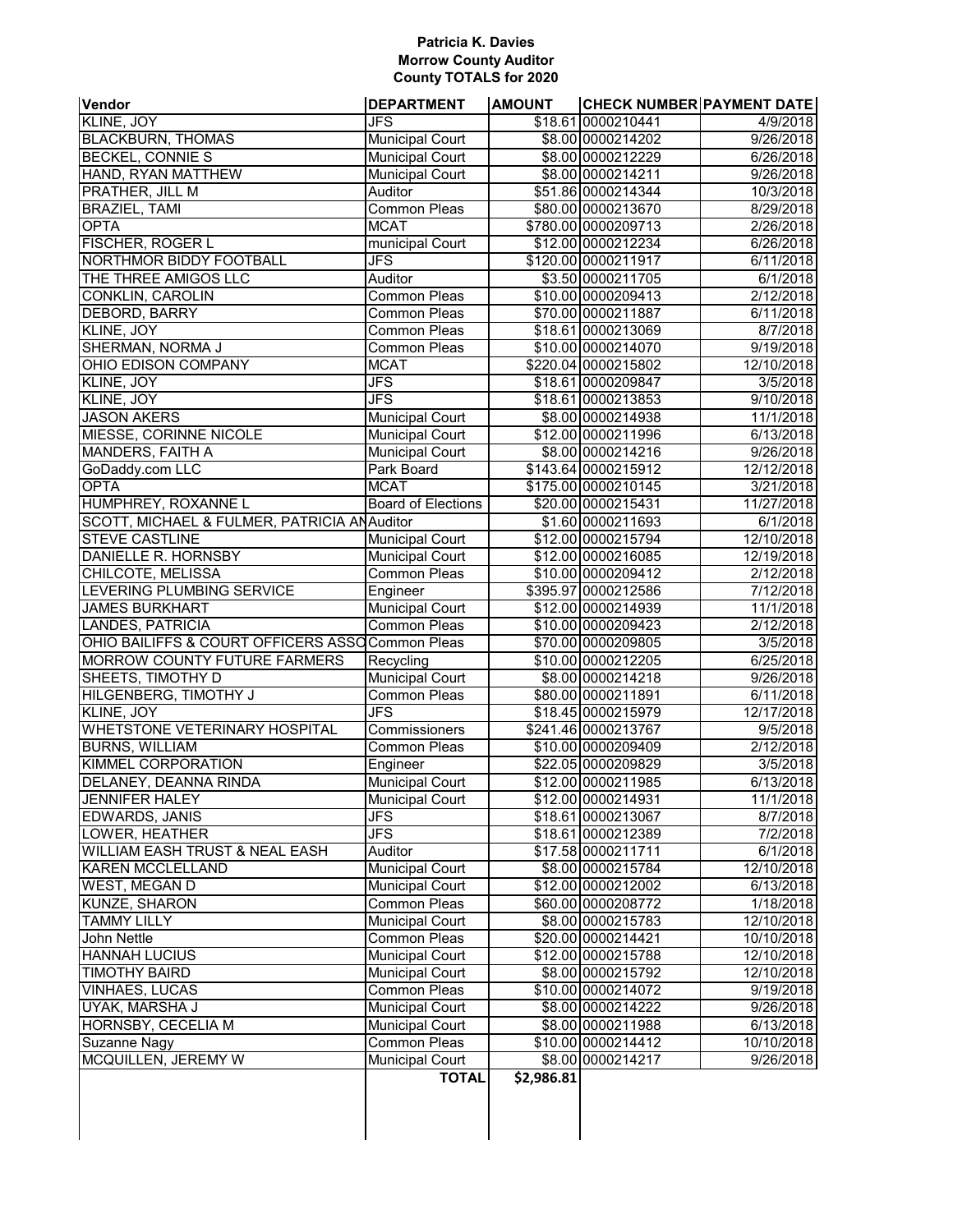### **Patricia K. Davies Morrow County Auditor County Totals for 2019**

| Vendor                         | <b>AMOUNT</b>                         | <b>CHECK NUMBER PAYMENT DATE</b> |            |
|--------------------------------|---------------------------------------|----------------------------------|------------|
| Leber Esq, William E           | $\overline{\boldsymbol{\theta}}$      | 514.00 0000206814                | 10/12/2017 |
| Leber Esq, William E           | $\overline{\$}$                       | 559.00 0000207545                | 11/15/2017 |
| McCormish, Joseph              | $\overline{\$}$                       | 10.00 0000207987                 | 11/30/2017 |
| Lodge, Scott S                 | $\overline{\$}$                       | 10.00 0000207980                 | 11/30/2017 |
| Gale, Randall                  | $\overline{\$}$                       | 10.00 0000207964                 | 11/30/2017 |
| Duncan, Elijah L               | $\overline{\$}$                       | 10.00 0000206498                 | 9/26/2017  |
| Poast, Debra A                 | $\overline{\$}$                       | 10.00 0000204296                 | 6/6/2017   |
| Bachelder, Richard             | $\overline{\$}$                       | 10.00 0000204289                 | 6/6/2017   |
| Sanchez, Bryan                 | $\overline{\$}$                       | 20.00 0000208000                 | 11/30/2017 |
| Hannan, Richard D III          | $\overline{\$}$                       | 30.00 0000206504                 | 9/26/2017  |
| Burkhart, James                | $\overline{\$}$                       | 10.00 0000207954                 | 11/30/2017 |
| Searls, Shona                  | $\overline{\$}$                       | 20.00 0000208003                 | 11/30/2017 |
| Noble, Ian                     | $\overline{\$}$                       | 10.00 0000207995                 | 11/30/2017 |
| Stull, Anthony B               | $\overline{\$}$                       | 10.00 0000206520                 | 9/26/2017  |
| Stover, Donald                 | $\overline{\$}$                       | 20.00 0000208010                 | 11/30/2017 |
| Munroe, James                  | $\overline{\$}$                       | 60.00 0000206730                 | 10/4/2017  |
| Harris Betsy                   | $\overline{\$}$                       | 10.00 0000204293                 | 6/6/2017   |
| McGuire, Benjamin              | $\overline{\$}$                       | 10.00 0000207985                 | 11/30/2017 |
| Super, Eugene R                | $\overline{\$}$                       | 10.00 0000206522                 | 9/26/2017  |
| Keller, Troy                   | $\overline{\$}$                       | 10.00 0000207976                 | 11/30/2017 |
| Dailey, Amber Dawn             | $\overline{\$}$                       | 8.00 0000208487                  | 12/21/2017 |
| Kessler, Rickie N              | $\overline{\$}$                       | 8.00 0000203549                  | 4/25/2017  |
| Leichner, Lesa M               | $\overline{\$}$                       | 8.00 0000208499                  | 12/21/2017 |
| Drown, Gary A                  | $\overline{\$}$                       | 8.00 0000203542                  | 4/25/2017  |
| Thomas, Elaine C               | $\overline{\$}$                       | 12.00 0000204834                 | 6/29/2017  |
| O'Reilly, Kevin T              | $\overline{\$}$                       | 8.00 0000204906                  | 7/5/2017   |
| <b>Bradley, Olivia</b>         | $\overline{\$}$<br>9.70               | 0000207519                       | 11/13/2017 |
| Justice, Leslie J              | $\overline{\$}$<br>8.00               | 0000203548                       | 4/25/2017  |
| Sayre, Michelle Lynn           | $\overline{\$}$<br>$\overline{12.00}$ | 0000203553                       | 4/25/2017  |
| A Ray's Towing                 | $\overline{\$}$                       | 8.00 0000203635                  | 5/2/2017   |
| A Ray's Towing                 | $\overline{\$}$                       | 67.00 0000203635                 | 5/2/2017   |
| <b>Youth Advocate Services</b> | $\overline{\$}$                       | 5,005.88 0000204795              | 6/29/2017  |
| Dadlow, Pamela                 | $\overline{\$}$                       | 18.84 0000204455                 | 6/13/2017  |
| Kline, Joy                     | $\overline{\$}$                       | 18.84 0000203214                 | 4/10/2017  |
| Kline, Joy                     | $\overline{\$}$<br>18.84              | 0000204464                       | 6/13/2017  |
| Treasurer State of Ohio        | \$                                    | 30.25 0000203763                 | 5/9/2017   |
| Kline, Joy                     | \$<br>18.84                           | 0000203616                       | 5/2/2017   |
| Kimmel Cleaners, Inc.          | \$<br>12.20                           | 0000207288                       | 11/2/2017  |
| Kimmel Cleaners, Inc.          | $\overline{\$}$<br>66.50              | 0000207288                       | 11/2/2017  |
| Truck Sales & Service, Inc     | $\overline{\mathcal{S}}$<br>148.03    | 0000206040                       | 9/6/2017   |
| <b>Grady Memorial Hospital</b> | $\overline{\mathcal{E}}$<br>24.75     | 0000208194                       | 12/11/2017 |
| Kocher, Morgan                 | $\overline{\$}$<br>32.00              | 0000203878                       | 5/12/2017  |
| Kocher, Morgan                 | $\overline{\$}$<br>10.00              | 0000207730                       | 11/16/2017 |
| Vantrees, Ashira               | $\overline{\$}$<br>16.64              | 0000206000                       | 8/31/2017  |
| Taylor, Nicholas               | \$<br>296.67                          | 300744                           | 7/27/2018  |
|                                | \$<br>7,227.98                        |                                  |            |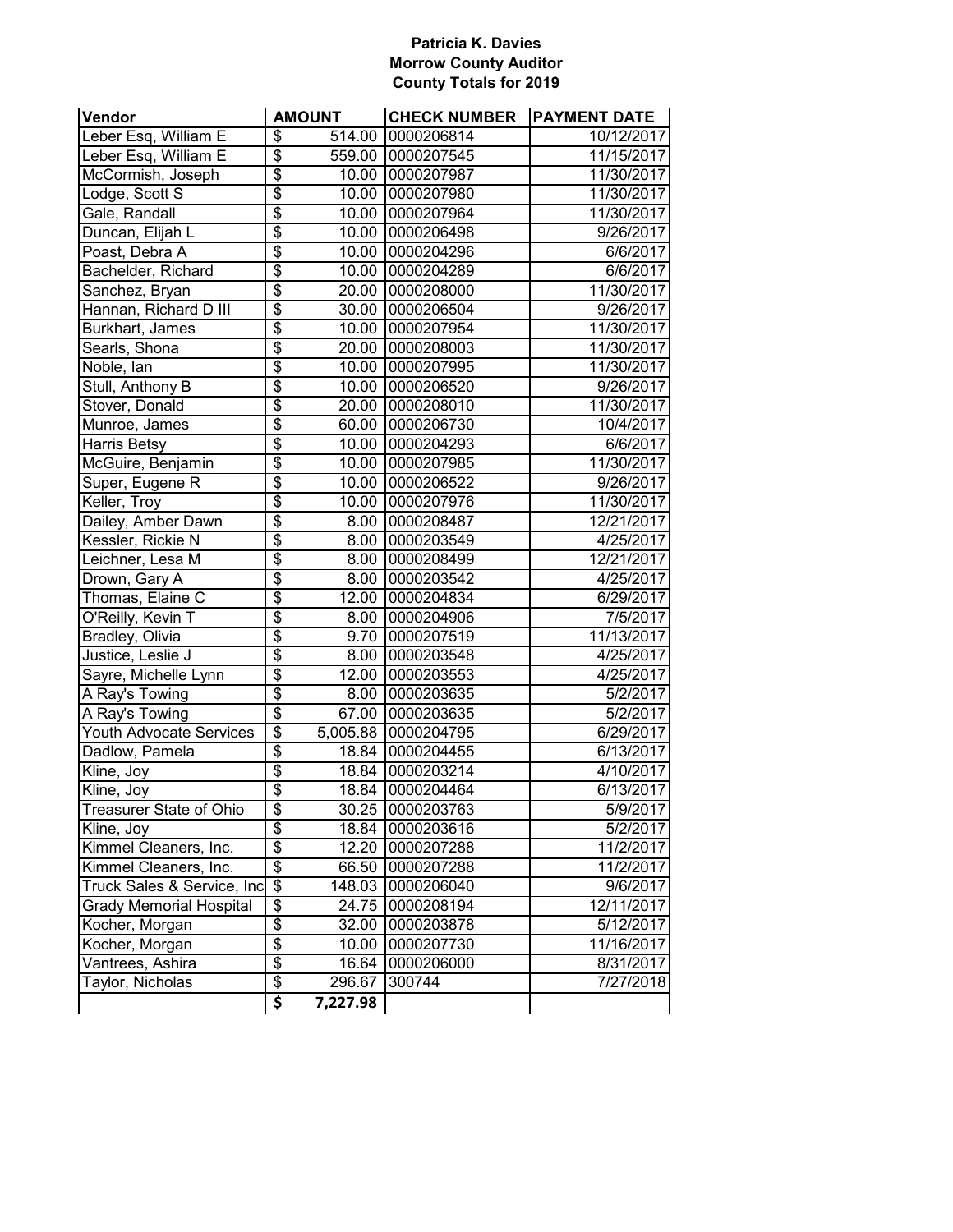### **Patricia K. Davies Morrow County Auditor County Totals for 2018**

|                            | <b>Payment</b>          |                                            |                      |                     |  |  |
|----------------------------|-------------------------|--------------------------------------------|----------------------|---------------------|--|--|
| <b>Check Number Amount</b> |                         | Vendor                                     | <b>Payment Batch</b> | <b>Payment Date</b> |  |  |
| 0000062745                 | \$<br>7.44              | 20126 (DAY, EUGENIA)                       | 1000-8015-530314     | 3/2/2016            |  |  |
| 0000062839                 | \$                      | 1.99 20150 (SHERMAN, MIKE)                 | 2060-0160-540410     | 3/2/2016            |  |  |
| 0000062754                 | \$                      | 8.00 20134 (DOTSON, CHARLES Q)             | 1000-8015-530317     | 3/2/2016            |  |  |
| 0000062746                 | \$                      | 7.44 20127 (FISHER, VARIL)                 | 1000-8015-530314     | 3/2/2016            |  |  |
| 0000062945                 | \$                      | 140.42 19894 (OHIO EDISON)                 | 2005-0105-530350     | 3/9/2016            |  |  |
| 0000063311                 | $\overline{\mathbf{S}}$ | 300.00 18754 (MILLER, KATELIN)             | 2014-0310-530310     | 3/23/2016           |  |  |
| 0000063341                 | \$<br>145.00            | 16259 (HUMPHREY, ROXANNE L)                | 1000-0016-530315     | 3/28/2016           |  |  |
| 0000063831                 | \$                      | 15.00 20209 (GARRISON, JON)                | 1000-6245-540400     | 4/6/2016            |  |  |
| 0000063981                 | \$<br>8.50              | [13091 (TREASURER STATE OF OHIO BMV)       | 2141-1181-530335     | 4/13/2016           |  |  |
| 0000063997                 | \$<br>100.00            | 20220 (MALONE, SANDRA)                     | 2014-0310-530310     | 4/13/2016           |  |  |
| 0000064559                 | \$<br>8.00              | 20254 (GOODMAN, BROCK)                     | 1000-8015-530317     | 5/11/2016           |  |  |
| 0000064825                 | \$<br>10.00             | 20277 (MONTGOMERY, RUSSEL)                 | 1000-6109-530317     | 5/18/2016           |  |  |
| 0000064895                 | \$<br>20.00             | 11631 (OHIO DEPT OF NATURAL RESOURCES)     | 8553-8553-530399     | 5/18/2016           |  |  |
| 0000065014                 | \$<br>68.00             | 8154 (WELCH, LINDA)                        | 2049-0099-530302     | 5/25/2016           |  |  |
| 0000065344                 | \$                      | 12,686.23 20319 (GALION COUNTRY CLUB)      | 7030-7100-750108     | 6/9/2016            |  |  |
| 0000065379                 | \$                      | 184.23 13367 (GREATAMERICA FINANCIAL SVCS) | 1000-0016-530310     | 6/9/2016            |  |  |
| 0000065333                 | \$                      | 13.44   12298 (MEIMER, JIM)                | 8007-0007-520330     | 6/9/2016            |  |  |
| 0000065493                 | \$                      | 23.88   15668 (AUTOZONE)                   | 2060-0160-540420     | 6/15/2016           |  |  |
| 0000066086                 | \$                      | 15.46 7898 (KIMMEL CLEANERS)               | 1000-9019-540400     | 7/13/2016           |  |  |
| 0000066036                 | \$                      | 63.33 3782 (CENTURY LINK)                  | 1000-0028-530350     | 7/13/2016           |  |  |
| 0000066031                 | \$<br>140.42            | 20046 (INZINA, AMY)                        | 7222-7200-750100     | 7/13/2016           |  |  |
| 0000066226                 | \$                      | 9.58 20381 (MARKLEY EVONDA)                | 1000-8015-530314     | 7/20/2016           |  |  |
| 0000066654                 | \$<br>10.00             | 20402 (CARPENTER, FLOYD)                   | 1000-6109-530317     | 8/3/2016            |  |  |
| 0000066659                 | \$<br>10.00             | 20406 (HULSE, MARK)                        | 1000-6109-530317     | 8/3/2016            |  |  |
| 0000067330                 | \$<br>30.00             | 20455 (SWANGER, FLOYD D JR)                | 1000-6109-530317     | 8/31/2016           |  |  |
| 0000067693                 | \$<br>10.00             | 9181 (FITZPATRICK JR, ROBERT E)            | 2634-5200-530310     | 9/14/2016           |  |  |
| 0000067839                 | \$                      | 10.00 20495 (REAS, LISA R)                 | 1000-6109-530317     | 9/21/2016           |  |  |
| 0000067925                 | \$<br>22.50             | 7898 (KIMMEL CLEANERS)                     | 1000-9019-540400     | 9/21/2016           |  |  |
| 0000067832                 | \$<br>10.00             | 7945 (KLINE, ROBERT)                       | 1000-6109-530317     | 9/21/2016           |  |  |
| 0000068243                 | \$<br>455.00            | 19586 (SAUNDERS RENOVATIONS)               | 2041-0014-530305     | 10/5/2016           |  |  |
| 0000068327                 | \$<br>97.72             | 20518 (LAUGHBAUM, KEVIN)                   | 7023-7100-759108     | 10/6/2016           |  |  |
| 0000068261                 | \$<br>11.38             | 15640 (MORROW CO HOSPITAL)                 | 2924-9224-530366     | 10/6/2016           |  |  |
| 0000200807                 | \$                      | 47.84   19639 (BADERTSCHER, AMANDA)        | 2010-0500-520330     | 12/13/2016          |  |  |
| 0000201613                 | \$                      | 10.00 20619 (ARMSTRONG, KAREN K)           | 1000-6109-530317     | 1/25/2017           |  |  |
| 0000201631                 | \$                      | 10.00   11726 (MC LAUGHLIN, FRED L JR)     | 1000-6109-530317     | 1/25/2017           |  |  |
| 0000201650                 | \$                      | 30.00 16024 (WALKER, JOHN A)               | 1000-6109-530317     | 1/25/2017           |  |  |
| 0000201632                 | \$                      | 10.00   19338 (MOLNAR, ROBERT N)           | 1000-6109-530317     | 1/25/2017           |  |  |
| 0000201615                 | \$                      | 10.00 20611 (COFFEE, TAYLER M)             | 1000-6109-530317     | 1/25/2017           |  |  |
| 0000201670                 | \$                      | 7.80 15910 (HENDRICKSON, DARCI)            | 1000-0028-530350     | 2/2/2017            |  |  |
| 0000201867                 | \$                      | 10.00 20645 (SHAFER, DENISE E)             | 1000-6109-530317     | 2/3/2017            |  |  |
| 0000201849                 | \$                      | 70.00 20653 (HESTON, RHONDA L)             | 1000-6109-530317     | 2/3/2017            |  |  |
| 0000201864                 | \$                      | 10.00 20636 (ROGERS, CANDALA J)            | 1000-6109-530317     | 2/3/2017            |  |  |
| 0000201837                 | \$                      | 10.00 20641 (DAVIS, DEBORAH LEE)           | 1000-6109-530317     | 2/3/2017            |  |  |
| 0000202040                 | \$                      | 10.00 20683 (DAUGHERTY, ZACH L)            | 1000-6109-530317     | 2/9/2017            |  |  |
| 0000202044                 | \$                      | 10.00 20688 (HAGOPIAN, EDMUND P III)       | 1000-6109-530317     | 2/9/2017            |  |  |
| 0000202206                 | \$                      | 125.00 20705 (SALYERS, TRACEY)             | 2010-0550-530335     | 2/16/2017           |  |  |
|                            | \$15,013.60             |                                            |                      |                     |  |  |
|                            | $(\$300.00)$            |                                            |                      |                     |  |  |
|                            | \$14,713.60             |                                            |                      |                     |  |  |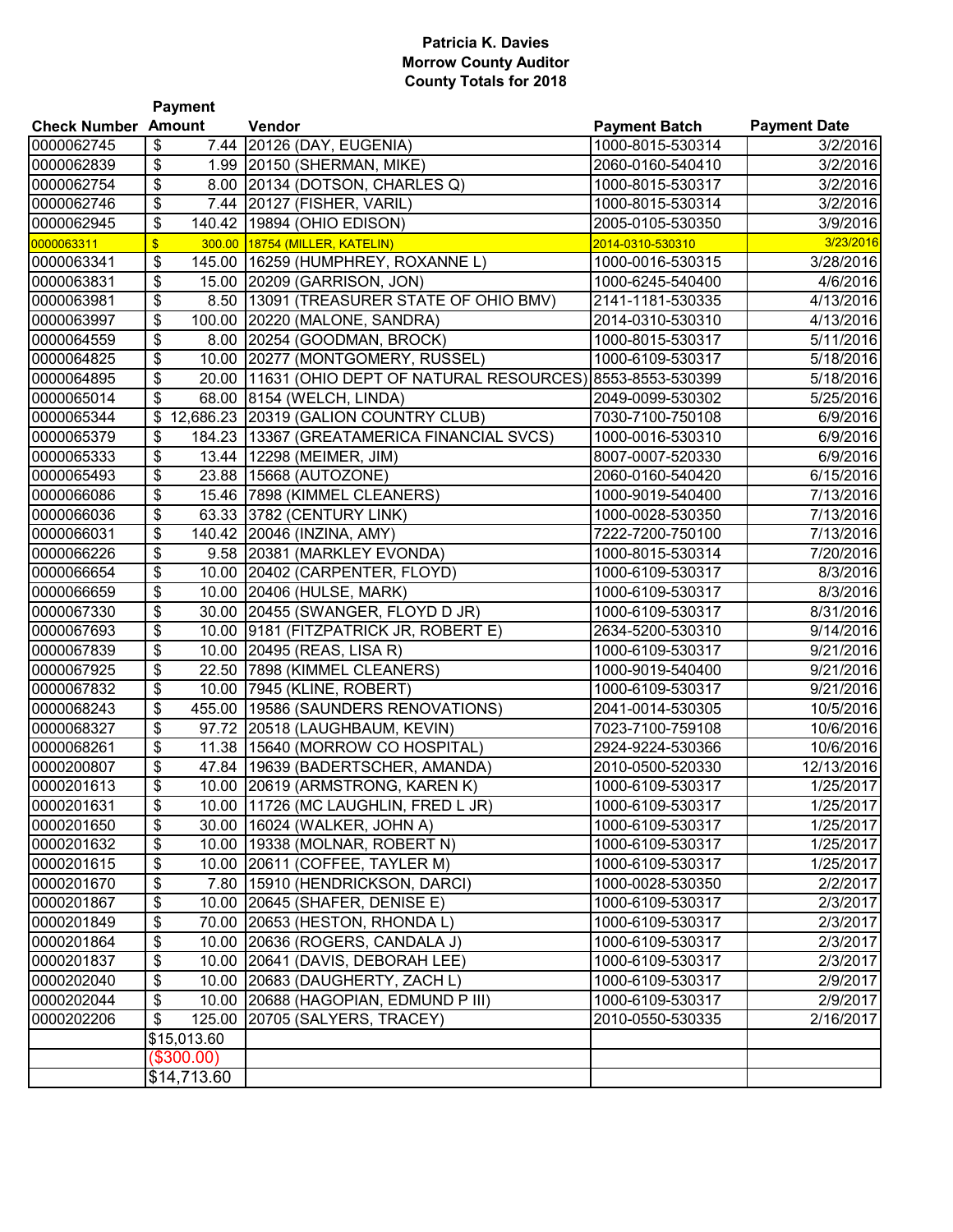### **for year ending 2020 Jennifer Burnaugh Municpal Court Judge Processed in 2022**

| <b>Check Number Date Issued Issued To</b> |                                    | <b>Case Number</b> | <b>Check Amount</b>                |
|-------------------------------------------|------------------------------------|--------------------|------------------------------------|
| 21788                                     | 1/14/20 Krishna k. Velayudhan      | 04CVF312           | \$<br>34.25                        |
| 21979                                     | 1/31/20 Jenifer Murphy Burnaugh    | 2015CVE193         | \$<br>16.00                        |
| 22090                                     | 2/24/20 Lloyd & McDaniels PLC      | 2019CVF79          | \$<br>29.00                        |
| 22091                                     | 2/24/20 Lloyd & McDaniels PLC      | 2019CVF302         | \$<br>29.00                        |
| 22092                                     | 2/24/20 Lloyd & McDaniels PLC      | 2019CVF306         | \$<br>29.00                        |
| 22164                                     | 3/10/20 Franklin County shjeriff   | 02CVG264           | \$<br>17.50                        |
| 22186                                     | 3/18/20 David L. Styer             | 2020CVG119         | \$<br>23.00                        |
| 22210                                     | 4/8/20 Midland Credit Management   | 2017CVF2222        | \$<br>2.00                         |
| 22215                                     | 4/8/20 Midland Credit Management   | 2019CVF262         | \$<br>36.00                        |
| 22216                                     | 4/8/20 Midland Credit Management   | 2019CVF616         | \$<br>33.00                        |
| 22220                                     | 4/8/20 Samantha Kerr               | 2018CVF487         | $\overline{\mathbf{e}}$<br>4.00    |
|                                           | Midland Funding LLC DB In Ohio As  |                    |                                    |
| 22403                                     | 5/19/20 Midland Fund De LLC        | 2018CVF180         | \$<br>167.47                       |
| 22989                                     | 11/23/20 Baird Apartments          | 2008CVG501         | \$<br>33.25                        |
| <b>CHECKS FOR SMALL CLAIMS</b>            |                                    |                    |                                    |
| 12393                                     | 2/6/20 Daniel Reyes                | 2019SC95           | \$<br>5.40                         |
| 12396                                     | 2/21/20 Matthew G. Johnson         | 2019SD89           | \$<br>5.40                         |
| 12475                                     | 12/3/20 Dale Doty                  | 2020SC41           | \$<br>1.40                         |
| 12477                                     | 12/24/20 Jessica George            | 2020SC53           | \$<br>4.40                         |
|                                           |                                    | <b>TOTAL</b>       | \$<br>470.07                       |
|                                           |                                    |                    |                                    |
| <b>CRIMINAL DIVISION</b>                  |                                    |                    |                                    |
| 21484                                     | 6/16/20 Stephen C. Herman          | 2012TRC7297        | \$<br>350.00                       |
| 21513                                     | 7/10/20 Christina Boldman          | 2013CRB8456        | \$<br>25.00                        |
| 21346                                     | 1/13/20 Victor M. Castro           | 2019TRD7177        | \$<br>3.00                         |
| 21662                                     | 11/6/20 Jessica Quintana           | 2020CRA6196        | \$<br>25.00                        |
| 21552                                     | 8/13/20 April Dowdell              | 2015TRD2177        | \$<br>65.00                        |
| 21512                                     | 7/10/20 Zachary John Fico          | 2019TRD2922        | \$<br>3.00                         |
| 21457                                     | 5/1/20 Jacob S. Franklin           | 2020TRD2131        | \$<br>10.00                        |
| 21591                                     | 9/9/20 Corey A Frazier             | 2009CRB3412        | $\overline{\mathbf{e}}$<br>145.50  |
| 21620                                     | 10/5/20 Daniel C. Kline            | 2014TRC9574        | $\overline{\$}$<br>350.00          |
| 21618                                     | 10/5/20 Columbus Bonding Center/S. | 2016CRB1630        | $\overline{\mathbf{e}}$<br>25.00   |
| 21626                                     | 10/7/20 Anthony R. Ladson          | 2013CRB2123        | $\overline{\$}$<br>100.00          |
| 21533                                     | 7/20/20 Dollar General             | 2020CRB1062        | $\overline{\mathbf{e}}$<br>6.97    |
| 21672                                     | 11/12/20 Raina L. Nelson           | 2011CRB1767        | \$<br>100.00                       |
| 21700                                     | 12/7/20 Starquasha Hill            | 2010CRB183         | \$<br>500.00                       |
| 21660                                     | 11/4/20 Donald Vannatter           | 2020TRD5481        | \$<br>25.00                        |
| 21661                                     | 11/4/20 Donald Vannatter           | 2020TRD5481        | \$<br>100.00                       |
| 21543                                     | 8/5/20 Dan Todd                    | 2005CRB6711        | $\overline{\mathcal{S}}$<br>90.00  |
| 21593                                     | 9/11/20 Dan Todd                   | 2005CRB6711        | $\overline{\mathcal{S}}$<br>560.00 |
| 21704                                     | 12/17/20 Vano Tsabutashvili        | 2019TRD3880        | $\overline{\mathcal{S}}$<br>5.00   |
| 21705                                     | 12/17/20 Donald E. Vanskiver       | 2012TRC8225        | \$<br>350.00                       |
| 21630                                     | 10/15/20 Antwon L. Wright          | 2011TRD898         | \$<br>200.00                       |
|                                           |                                    | <b>TOTAL</b>       | \$<br>3,038.47                     |

# **GRAND TOTAL \$ 3,508.54**

| <b>TOTAL \$3508.54</b>    |  |
|---------------------------|--|
| Pay in # 220859 \$3038.47 |  |
| Pay in # 220860 \$453.47  |  |
| Pay In # 220861 \$16.60   |  |
|                           |  |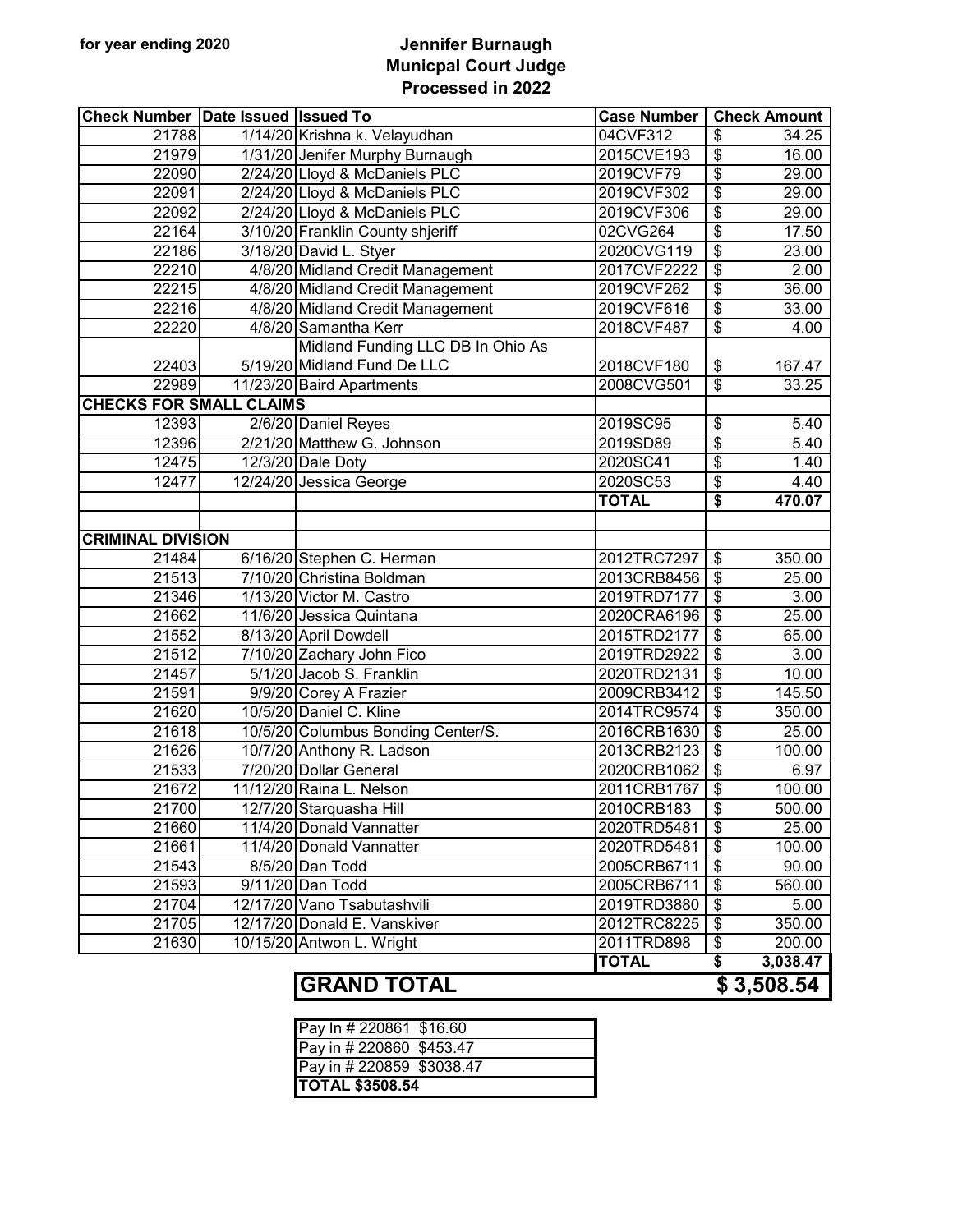### **For year ending 2019 Jennifer Burnaugh Municpal Court Judge Processed in 2021**

### **RE: UNCLAIMED FUNDS YEAR ENDING 2019**

The following is a list of unclaimed funds presently held by the Clerk of Morrow County Municipal Court. said funds have remained unclaimed and are being paid over to the Morrow County Treasurer pursuant to ORC 1907.20(D).

**Check**

| Number                  | <b>Date</b> | <b>Name</b>                                | Case        | <b>Amount</b> |
|-------------------------|-------------|--------------------------------------------|-------------|---------------|
| 20993                   | 1/29/2019   | <b>DAKOTA HUGHES</b>                       | 2018TRC2062 | \$25.00       |
| 20994                   | 1/29/2019   | <b>DAKOTA HUGHES</b>                       | 2018TRC2062 | \$350.00      |
| 21310                   | 11/13/2019  | <b>BUCKEYE CONSTRUCTION</b>                | 2019TRD7768 | \$10.50       |
| 20969                   | 1/17/2019   | <b>EDWARD SHAMBS</b>                       | 2017CRB8280 | \$25.00       |
| 21007                   | 2/12/2019   | <b>STEVE A COLEMAN</b>                     | 2019TRD918  | \$15.00       |
| 21341                   | 12/26/2019  | PAUL D. COSMO                              | 2019TRD9303 | \$3.50        |
| 21100                   | 4/18/2019   | STEVEN J. ZIMMERMAN                        | 2014TRD9019 | \$25.00       |
| 21102                   | 4/18/2019   | STEVEN J. ZIMMERMAN                        | 2014TRD9019 | \$100.00      |
| 21105                   | 4/26/2019   | MONROE COUNTY COURT                        | 2019CRB3098 | \$25.00       |
| 21235                   | 8/30/2019   | <b>JESSICA FLUTY</b>                       | 2019CRB1392 | \$350.00      |
| 20989                   | 1/18/2019   | <b>KOREY LEVINGS</b>                       | 2018CRB5959 | \$25.00       |
| 20990                   | 1/18/2019   | <b>KOREY LEVINGS</b>                       | 2018CRB5959 | \$53.80       |
| 21033                   | 3/11/2019   | <b>JAYS MIHOK</b>                          | 2019TRD683  | \$12.00       |
| 21096                   | 4/16/2019   | RACHAEL D SEXTON                           | 2016TRC5470 | \$25.00       |
| 21274                   | 10/8/2019   | <b>JEREMY HALL</b>                         | 2019CRA7706 | \$25.00       |
| 21323                   | 12/11/2019  | <b>MYRA THROCKMORTON</b>                   | 2019TRD8261 | \$6.50        |
| 21032                   | 3/5/2019    | MICHAEL D. UMPHLETTE II                    | 2019TRD785  | \$35.00       |
| 21249                   | 9/17/2019   | <b>ANTHONY VILLELLA</b>                    | 2019CRB5180 | \$25.00       |
|                         |             |                                            | TOTAL       | \$1136.30     |
| <b>Checks for Civil</b> |             |                                            |             |               |
| 20741                   | 1/7/2019    | TIMOTHY L. NEVISKA                         | 2018CVG486  | \$6.00        |
| 20743                   | 1/12/2019   | <b>LLOYD &amp; MCDANIEL</b>                | 2018CVF506  | \$33.00       |
| 20792                   | 1/23/2019   | <b>ASSET ACCEPTANCE</b>                    | 2007CVF361  | \$24.25       |
| 20793                   | 1/23/2019   | <b>ASSET ACCEPTANCE</b>                    | 2007CVF502  | \$23.25       |
| 20794                   | 1/23/2019   | <b>ASSET ACCEPTANCE</b>                    | 2007CVF600  | \$19.25       |
| 20795                   | 1/23/2019   | <b>ASSET ACCEPTANCE</b>                    | 2008CVF191  | \$21.25       |
| 20803                   | 1/28/2019   | <b>MIDLAND CREDIT</b><br><b>MANAGEMENT</b> | 2018CVF474  | \$39.00       |
| 20867                   | 2/13/2019   | <b>MIDLAND CREDIT</b><br><b>MANAGEMENT</b> | 2018CVF451  | \$25.00       |
| 21031                   | 4/12/2019   | <b>MIDLAND CREDIT</b><br><b>MANAGEMENT</b> | 2019CVF41   | \$33.00       |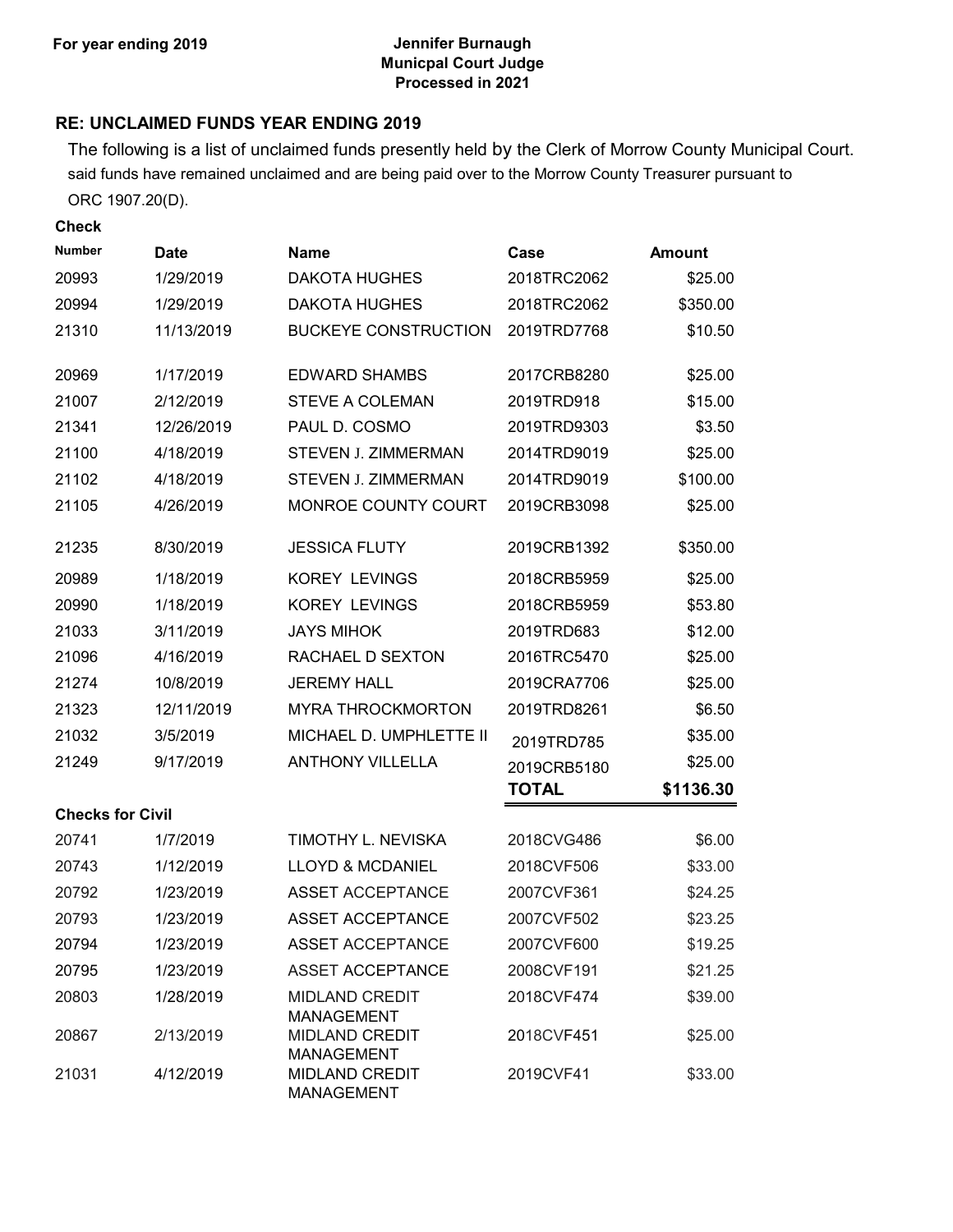**For year ending 2019** 

# **Municpal Court Judge Processed in 2021**

| 21050               | 4/24/2019  | <b>MIDLAND CREDIT</b><br><b>MANAGEMENT</b> | 2018CVF603   | \$39.00    |
|---------------------|------------|--------------------------------------------|--------------|------------|
| 21294               | 6/18/2019  | <b>MIDLAND CREDIT</b>                      | 2019CVF69    | \$39.00    |
| 21325               | 7/9/2019   | <b>LLOYD &amp; MCDANIEL</b>                | 2019CVF254   | \$39.00    |
| 21561               | 9/26/2019  | <b>ASSET ACCEPTANCE</b>                    | 2008CVF452   | \$23.25    |
| 21588               | 9/27/2019  | <b>MIDLAND CREDIT</b><br><b>MANAGEMENT</b> | 2019CVF238   | \$34.00    |
| 21642               | 10/24/2019 | <b>MIDLAND CREDIT</b>                      | 2018CVF517   | \$33.00    |
|                     |            |                                            | <b>TOTAL</b> | \$431.25   |
| <b>Small Claims</b> |            |                                            |              |            |
| 12356               | 10/9/2019  | <b>WAYNE COLE, SR</b>                      | 2019SC54     | \$<br>3.40 |
| 12364               | 11/19/2019 | <b>PATRICIA RUSH</b>                       | 2019SC88     | \$<br>1.40 |
|                     |            |                                            | <b>TOTAL</b> | \$<br>4.80 |
| unknown             | 3/12/2019  | cash                                       |              | \$<br>1.00 |
| unknown             | 6/9/2020   | cash                                       |              | \$<br>2.00 |
|                     |            |                                            |              |            |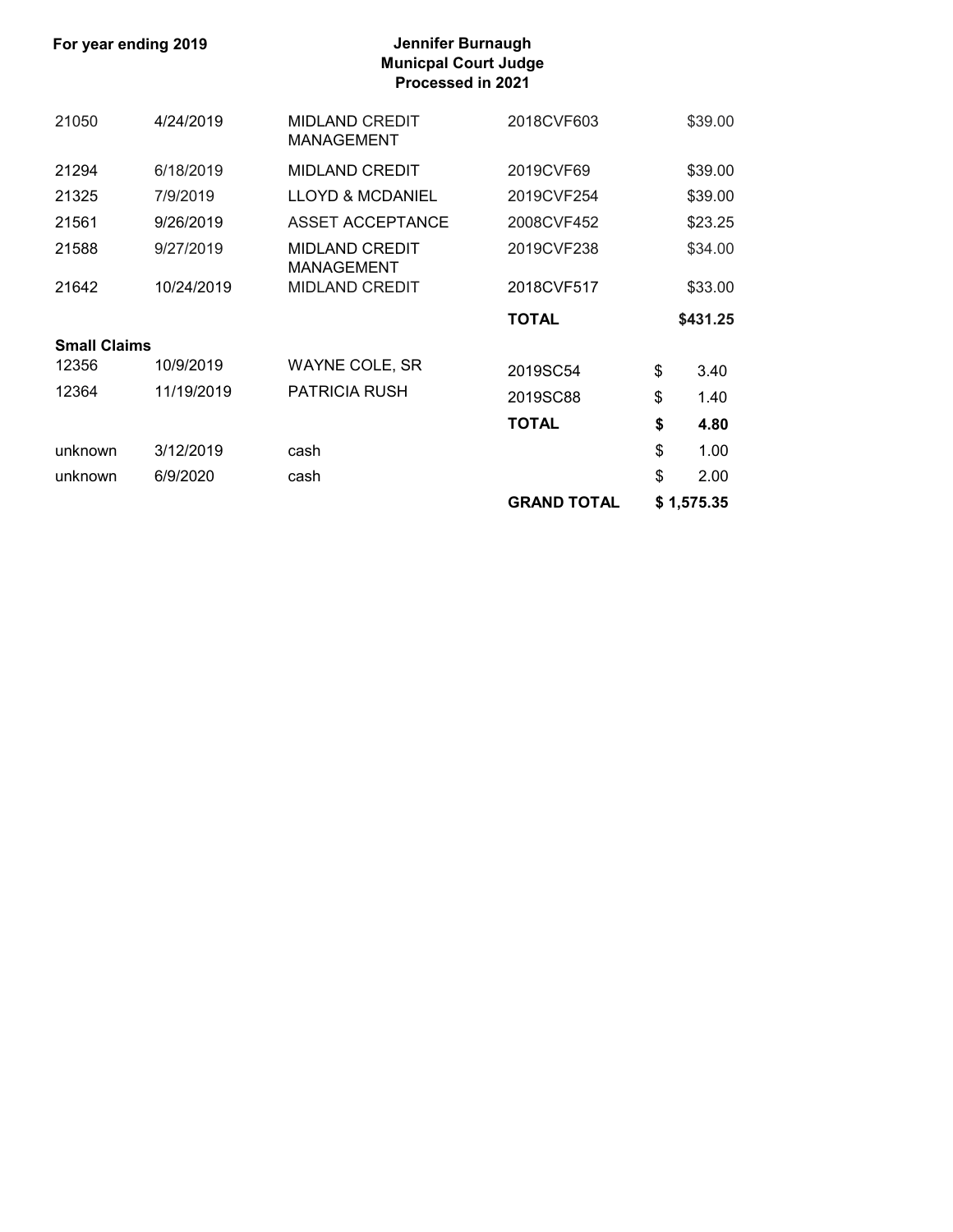#### **for year ending 2018 JENNIFER BURNAUGH MUNICIPAL COURT JUDGE PROCESSED IN 2020**

| Number | Date Issued Issued to |                                        | Case Number        | <b>Check Amount</b> |
|--------|-----------------------|----------------------------------------|--------------------|---------------------|
| 20633  | 2/20/2018             | JEROME GARTH BELL                      | 2015CRB1328        | \$<br>2.50          |
| 20952  |                       | 12/26/2018 ANDREW WICK                 | 2017TRD11395       | \$<br>3.00          |
| 20685  | 4/18/2018             | Prince Doe                             | 2018TRD2457        | \$<br>2.50          |
| 20919  |                       | 11/20/2018 KAMAL SHEHATA               | 2016TRD7014        | \$<br>25.00         |
| 20772  | 7/2/2018              | <b>Craig Francis Howlett</b>           | 2018TRC952         | \$<br>12.50         |
| 20815  | 7/27/2018             | Robert D Le                            | 2018TRD7149        | \$<br>1.50          |
| 20859  | 9/19/2018             | Alexandra Lugo Rodriguez               | 2018TRD8935        | \$<br>3.00          |
| 20587  | 1/4/2018              | <b>BOBBI M TERRY</b>                   | 2017TRD10471       | \$<br>12.00         |
| 20809  | 7/19/2018             | MICHELLE JOHNSON                       | 2018CRA6415        | \$<br>25.00         |
| 20838  | 8/20/2018             | NISHA MONTGOMERY                       | 2018TRD7094        | \$<br>7.00          |
| 20843  | 9/4/2018              | Martha Ann Mowery                      | 2018TRD8406        | \$<br>1.50          |
| 20737  | 5/23/2018             | DEBORAH A. REYNEKE                     | 2016CRB3212        | \$<br>26.46         |
| 20738  | 5/23/2018             | <b>LARRY LAYNE</b>                     | 2016CRB3212        | \$<br>8.00          |
| 20697  | 4/26/2018             | Camron L Roberts                       | 2018TRD3789        | \$<br>2.50          |
| 20741  | 6/5/2018              | Nicolae Salari                         | 2018TRD2752        | \$<br>3.00          |
| 20709  | 5/8/2018              | John Jonah Sargent                     | 2017CRB12265       | \$<br>25.00         |
| 20816  | 8/1/2018              | Erica Theresa Scott                    | 2018TRD6757        | \$<br>2.00          |
| 20584  | 1/2/2018              | <b>MARIAH HOWARD</b>                   | 2017CRB2265        | \$<br>25.00         |
| 20901  |                       | 10/19/2018 LANCE T THOMAS              | 2005TRD4215        | \$<br>15.00         |
| 20687  | 4/20/2018             | ANGEL A TOMMERVIK                      | 2018TRD3118        | \$<br>8.50          |
| 20787  | 7/16/2018             | <b>KAREN S WILBORN</b>                 | 2018TRD6537        | \$<br>3.00          |
| 20814  | 7/25/2018             | TEDRICK TERRELL WILKS                  | 2018TRD2827        | \$<br>16.00         |
|        |                       | pay in 4/2/2020                        | TOTAL              | \$<br>229.96        |
|        |                       | UNCLAIMED FUNDS CIVIL AND SMALL CLAIMS |                    |                     |
| 12186  | 2/16/2018             | <b>KARSTEN BUMPUS</b>                  | 2017SC53           | \$<br>1.40          |
| 12194  | 3/5/2018              | RAYMOND EVANS                          | 2017SC94           | \$<br>5.40          |
| 12232  | 6/13/2018             | DENNIS BASHLINE                        | 2018SC21           | \$<br>3.40          |
|        |                       | pay in 4/2/2020                        | TOTAL \$           | 10.20               |
|        |                       |                                        |                    |                     |
| 19681  | 1/3/2018              | <b>KEIS/GEORGE</b>                     | 2007CVE233         | \$<br>23.25         |
| 19808  | 2/22/2018             | ASSET ACCEPTANCE                       | 2007CVF304         | \$<br>17.25         |
| 19884  | 3/16/2018             | <b>DAVID L STYER</b>                   | 2018CVG86          | \$<br>45.00         |
| 19900  | 3/23/2018             | <b>DAVID STYER</b>                     | 2017CVG522         | \$<br>41.00         |
| 20010  | 5/2/2018              | MIDLAND FUNDING                        | 2017CVF463         | \$<br>33.00         |
| 20052  | 5/22/2018             | <b>IMMERMAN &amp; TOBIN</b>            | 2007CVF459         | \$<br>21.25         |
| 20158  | 6/26/2018             | LOCOB-WD LITIGATION                    | 2007CVF505         | \$<br>14.25         |
| 20220  | 7/17/2018             | JOSEPH ALAURA                          | 2018CVG177         | \$<br>8.00          |
| 20222  | 7/19/2018             | ATTORNEY JOHN S COMPTON                | 2017CVF554         | \$<br>23.25         |
| 20319  | 8/17/2018             | LLOYD & MCDANIEL                       | 2017CVF431         | \$<br>33.00         |
| 20410  | 9/18/2018             | YESSG RECOVERY I, LLS                  | 2007CVF199         | \$<br>23.25         |
| 20411  | 9/18/2018             | MIDLAND CREDIT MANAGEMENT              | 2017CVGF485        | \$<br>32.00         |
| 20412  | 9/18/2018             | MIDLAND CREDIT MANAGEMENT              | 2018CVF265         | \$<br>33.00         |
| 20423  | 9/20/2018             | MIDLAND FUNDING                        | 2018CVF16          | \$<br>29.00         |
| 20659  | 12/10/2018            | MIDLAND FUNDING                        | 2017CVF454         | \$<br>28.00         |
| 20697  |                       | 12/27/2018 STENGER & STENGER           | 2018CVF71          | \$<br>34.00         |
|        |                       | Paid in 4/7/2020                       | TOTAL              | \$<br>438.50        |
|        |                       |                                        | <b>GRAND TOTAL</b> | \$<br>678.66        |
|        |                       |                                        | 6.15.20            | \$<br>(45.00)       |
|        |                       |                                        | <b>Balance</b>     | \$<br>633.66        |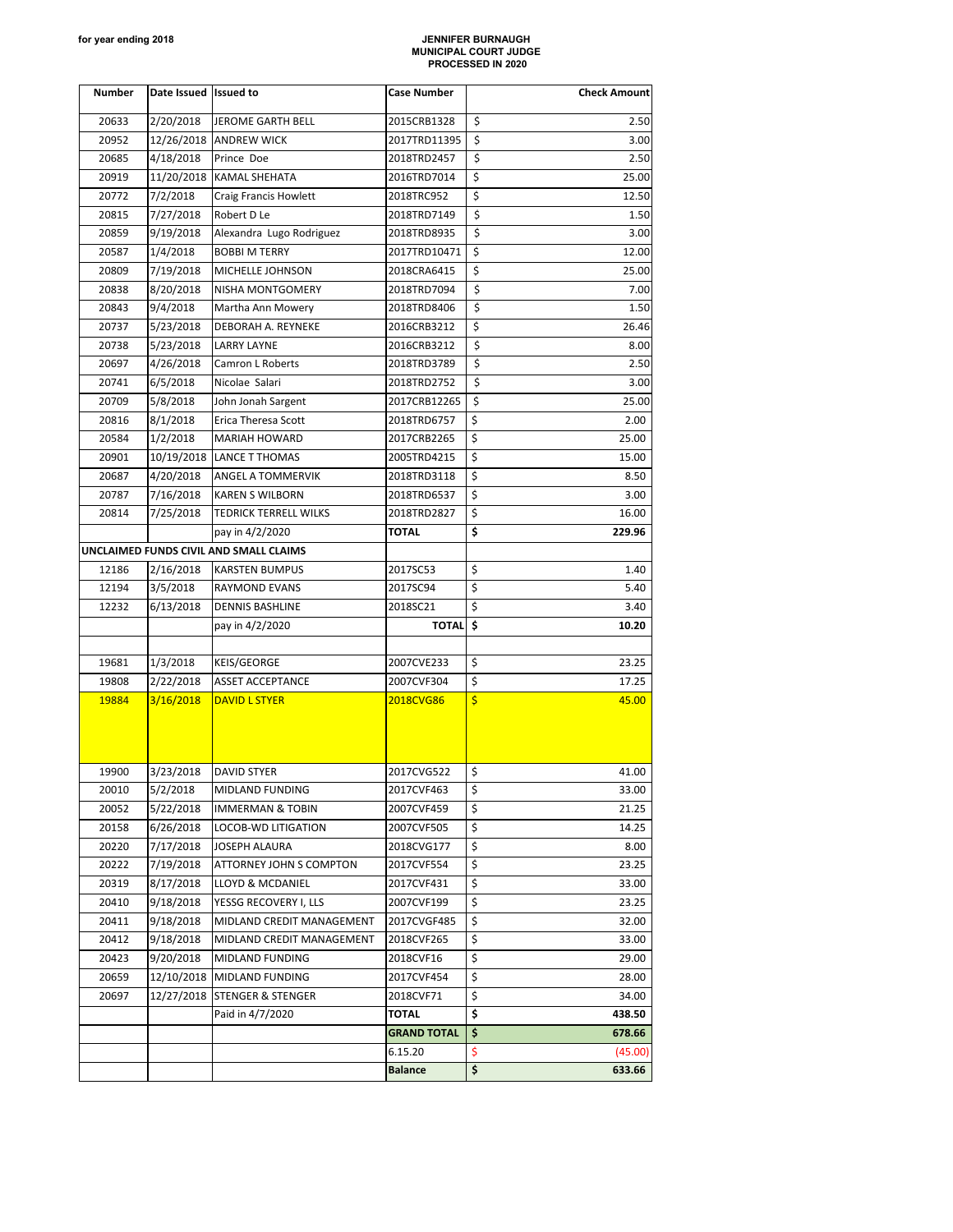# **YEAR ENDING 2017 JENNIFER BURNAUGH MUNICIPAL COURT JUDGE PROCESSED IN 2019**

| DATE                |                    | <b>Check Number</b> | Payee                                  | Case #             | Amount      |                                       |
|---------------------|--------------------|---------------------|----------------------------------------|--------------------|-------------|---------------------------------------|
| <b>CIVIL</b>        |                    |                     |                                        |                    |             |                                       |
|                     | 1/6/2017           |                     | 18742 PORTFOLIO RECOVERY / 2016CVF156  |                    | \$<br>33.00 |                                       |
|                     | 1/25/2017          |                     | 18777 ATTORNEY EARL WARR/ 2016CVF231   |                    | \$<br>8.00  |                                       |
|                     | 1/25/2017          |                     | 18780 DAVID L STYER                    | 2017CVG11          | \$          | 67.00 reissued 11/25/19               |
|                     | 2/13/2017          |                     | 18839 PORTFOLIO RECOVERY / 2016CVF367  |                    | \$<br>37.00 |                                       |
|                     | 5/25/2017          |                     | 19092 JEFFERSON CAPITAL SYS 2016CVF267 |                    | \$<br>14.00 |                                       |
|                     | 8/16/2017          |                     | 19307 SHERMETA LAW                     | 2016CVF17          | \$<br>36.00 |                                       |
|                     | 8/23/2017          |                     | 19333 HARPER LAW                       | 2006CVF473         | \$<br>13.50 |                                       |
|                     | 12/7/2017          |                     | 19603 DAVID STYER                      | 2017CVG476         |             | $\frac{1}{2}$ 28.00 reissued 11/25/19 |
|                     |                    |                     |                                        | <b>TOTAL</b>       | \$236.50    |                                       |
| <b>SMALL CLAIMS</b> |                    |                     |                                        |                    |             |                                       |
|                     | 1/25/2017          |                     | 12064 BEN ARNOLD                       | 2016SC46           | \$<br>7.40  |                                       |
|                     | 2/13/2017          |                     | 12072 ADAM GEORGE                      | 2015SC82           | \$<br>5.40  |                                       |
|                     | 5/24/2017          |                     | 12104 LORETTA SHELTON                  | 2017SC12           | \$<br>1.40  |                                       |
|                     | 6/8/2017           |                     | 12111 BUD WOLFE                        | 2017SC12           | \$<br>1.40  |                                       |
|                     | 9/6/2017           |                     | 12139 STEPHEN CARR                     | 2016SC69           | \$<br>5.40  |                                       |
|                     |                    |                     |                                        | <b>TOTAL</b>       | \$21.00     |                                       |
| <b>DATE</b>         |                    | <b>Check Number</b> | Payee                                  | Case #             | Amount      |                                       |
| 8/3/2017            |                    | 20438               | Cassie L Arrundale                     | 2017TRD5753        | \$8.00      |                                       |
| 9/14/2017           |                    | 20474               | David P Bezjak                         | 2017TRD9605        | \$3.50      |                                       |
| 8/17/2017           |                    | 20451               | <b>Bill Boswell</b>                    | 2017TRD8080        | \$4.00      |                                       |
| 3/13/2017           |                    | 20264               | <b>GLEN KINCAID</b>                    | 2016CRB4851        | \$25.00     |                                       |
| 3/13/2017           |                    | 20265               | <b>GLEN KINCAID</b>                    | 2016CRB4851        | \$350.00    |                                       |
| 5/24/2017           |                    | 20369               | <b>DREW MCEOWEN</b>                    | 2017CRB2050        |             | \$250.00 reissued 11/22/19            |
| 1/17/2017           |                    | 20204               | David M Brown                          | 2016TRD10986       | \$17.50     |                                       |
| 6/6/2017            |                    | 20373               | Chantal I Dothey                       | 2017TRD2543        | \$17.00     |                                       |
| 2/13/2017           |                    | 20230               | Daniel J Doyle                         | 2017TRD246         | \$30.50     |                                       |
| 8/11/2017           |                    | 20442               | Ali R Kalan                            | 2017TRD7829        | \$7.95      |                                       |
| 10/10/2017          |                    | 20497               | SHARLON M. SMITH 2017TRD9409           |                    | \$3.50      |                                       |
| 2/27/2017           |                    | 20258               | <b>Bianca C Means</b>                  | 2017TRD1686        | \$1.50      |                                       |
| 7/28/2017           |                    | 20435               | James L Peters                         | 2017TRD7342        | \$11.00     |                                       |
| 11/17/2017          |                    | 20551               | Linda Ann Phillips                     | 2017TRD11300       | \$5.00      |                                       |
| 12/12/2017          |                    | 20565               | Dustin S Picklesimer 2017TRD11878      |                    | \$6.00      |                                       |
| 9/14/2017           |                    | 20475               | James R Robinson Jr 2017TRD9366        |                    | \$29.00     |                                       |
| 9/25/2017           |                    | 20490               | Ruth Enid Rojas-<br>Alvelo             | 2017TRD9131        | \$2.50      |                                       |
| 11/13/2017          |                    | 20536               | <b>BRITIANV N RUHE</b>                 | 2015TRD2402        | \$0.50      |                                       |
| 6/6/2017            |                    | 20374               | Matthew Todd<br>Smith                  | 2016TRD11024       | \$36.00     |                                       |
| 10/20/2017          |                    | 20516               | <b>GEORGE MINEAR</b>                   | 2017CRB8359        | \$25.00     |                                       |
| 10/18/2017          |                    | 20504               | <b>GARY H STATON III</b>               | 2015CRB613         | \$25.00     |                                       |
| 4/25/2017           |                    | 20343               | <b>COLUMBUS</b><br><b>BONDING</b>      | 2015CRB5954        | \$25.00     |                                       |
| 5/26/2017           |                    | 20371               | Arica Thompson                         | 2017TRD3058        | \$8.00      |                                       |
| 9/12/2017           |                    | 20473               | Jean R Vil                             | 2017TRD7230        | \$13.00     |                                       |
|                     |                    |                     |                                        | TOTAL              | \$904.45    |                                       |
|                     |                    |                     |                                        | <b>Grand Total</b> | \$1161.95   |                                       |
|                     |                    |                     |                                        | reissued           | \$345.00    |                                       |
|                     | <b>GRAND TOTAL</b> |                     |                                        |                    | \$816.95    |                                       |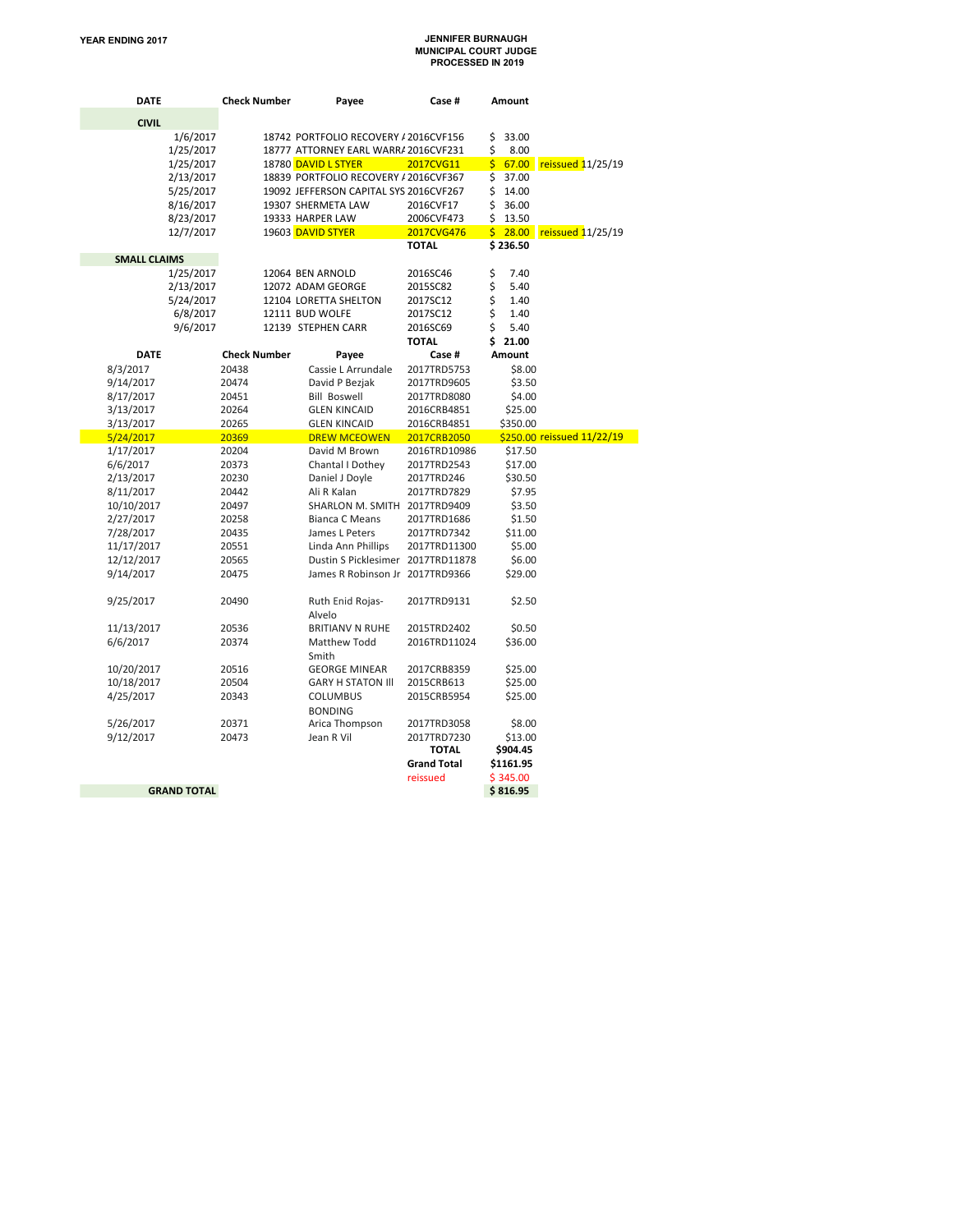### **For Year Ending 2016 Jennifer Burnaugh Municipal Court Judge Processed in 2018**

|       | <b>Check No Date Issued Issued to</b> |                                                   | <b>Case Number Check Amt</b> |                                  |          |
|-------|---------------------------------------|---------------------------------------------------|------------------------------|----------------------------------|----------|
| 19943 |                                       | 5/16/2016 Aimee E Agler                           | 2012TRD4096                  | \$                               | 98.50    |
| 20109 |                                       | 9/23/2016 MADISON ANNE BESKITT                    | 2016TRD8178                  | \$                               | 3.00     |
| 19960 |                                       | 5/17/2016 BRIAN PELTZ                             | 2014TRC8139                  | \$                               | 25.00    |
| 20169 |                                       | 12/7/2016 ANGELIC GARCIA - BASANEZ                | 2016TRD10393 \$              |                                  | 2.50     |
| 19924 |                                       | 4/22/2016 TREVOR R. GUMMERE                       | 2016TRD2162                  | \$                               | 6.00     |
| 20071 |                                       | 8/23/2016 EMANUEL L GUZMAN                        | 2016TRD5534                  | \$                               | 1.50     |
| 20150 |                                       | 11/14/2016 MICHAEL KRTANJEK                       | 2016TRC5019                  | \$                               | 13.50    |
| 20049 |                                       | 8/5/2016 CHRISTEN M MAHONEY                       | 2016TRD5689                  | \$                               | 20.00    |
| 19854 |                                       | 2/25/2016 WARSCHA NAGPAL                          | 2016TRD1090                  | \$                               | 3.50     |
| 19936 |                                       | 5/5/2016 DANIELLE D PITT                          | 2016TRD1828                  | \$                               | 1.50     |
| 19886 |                                       | 3/25/2016 ARTHUR MICHAEL SCHOLET                  | 2016TRD1175                  | \$                               | 90.00    |
| 19958 |                                       | 5/7/2016 DONNA SCHOONARD                          | 2016CRB1380                  | \$                               | 25.00    |
| 19925 |                                       | 4/26/2016 TAYLOR CLARK                            | 2013CRB4799                  | \$                               | 25.00    |
| 19850 |                                       | 2/22/2016 WESLEY R SMITH                          | 2016TRD736                   | \$                               | 4.50     |
| 20072 |                                       | 8/26/2016 WILLIAM ANTHONY SORRELL                 | 2016TRD6523                  | \$                               | 23.50    |
| 19852 |                                       | 2/22/2016 PATRICK CERNIGLIA                       | 2015TRD4427                  | \$                               | 21.50    |
| 20135 |                                       | 10/27/2016 WILLIAM VOLLMER                        | 2016TRD9067                  | \$                               | 8.50     |
| 20139 |                                       | 11/1/2016 THOMAS A WILL                           | 2016TRD8331                  | \$                               | 10.50    |
| 19855 |                                       | 2/25/2016 CHAD E WILLIAMS                         | 2016TRD1021                  | \$                               | 29.00    |
| 19896 |                                       | 4/11/2016 GARRY L WILLIAMS                        | 2014CRB1326                  | \$                               | 10.00    |
| 17957 |                                       | 2/25/2016 YALE R LEVY, ATTORNEY                   | 01CVF126                     | \$                               | 24.50    |
| 0     |                                       | 6/22/2016 NO LONGER IN BUSINESS                   | 01CVF91                      |                                  | 23.00    |
| 18050 |                                       | 4/1/2016 JAVITCH BLOCK AND RATHBONE               | 09CVF167                     |                                  | 1.25     |
| 18235 |                                       | 6/22/2016 CLAUDETTE KEATING                       | 02CVG26                      |                                  | 45.50    |
| 18247 |                                       | 6/24/2016 DAVID STYER                             | 99CVG71                      |                                  | 14.55    |
| 18299 |                                       | 7/7/2016 STATE OF OHIO DEPT OF TAXATION 00CVF157  |                              | \$\$\$\$\$\$\$\$\$\$\$\$\$\$\$\$ | 31.50    |
| 18301 |                                       | 7/7/2016 ATTORNEY MARLENE BRISK                   | 00CVF234                     |                                  | 14.00    |
| 18312 |                                       | 7/14/2016 GTE INC/CB ACCOUNTS INC                 | 99CVF127                     |                                  | 30.50    |
| 18376 |                                       | 8/8/2016 DONALD K WICK, ATTORNEY                  | 99CVG58                      |                                  | 35.35    |
| 18378 |                                       | 8/8/2016 CBC COMPANIES INC                        | 99CVF224                     |                                  | 22.50    |
| 18380 |                                       | 8/8/2016 DAVID STYER                              | 00CVG58                      |                                  | 42.35    |
| 18409 |                                       | 8/25/2016 PATRICIA IRONS                          | 01CVG20                      |                                  | 19.30    |
| 18412 |                                       | 8/25/2016 DONALD K WICK, ATTORNEY                 | 01CVG260                     |                                  | 15.70    |
| 18475 |                                       | 9/22/2016 ASSET ACCEPTANCE                        | 08CVF286                     |                                  | 26.25    |
| 18496 |                                       | 9/28/2016 DAVID STYER                             | 09CVH171                     | \$                               | 237.88   |
| 18539 |                                       | 10/17/2016 26JS CPR MANAGEMENT                    | 00CVG202                     | \$                               | 39.55    |
| 18545 |                                       | 10/19/2016 DANIEL SHIFFLETT & CO                  | 03CVH373                     | \$                               | 39.25    |
| 18636 |                                       | 11/23/2016 PORTFOLIO RECOVERY ASSOCIATE: 16CVF115 |                              | \$                               | 31.00    |
| 18669 |                                       | 12/6/2016 PORTFOLIO RECOVERY ASSOCIATE: 16CVF72   |                              | \$                               | 29.00    |
| 18685 |                                       | 12/15/2016 WENDELL L WAMPLER                      | 06CVG308                     | \$                               | 21.25    |
| 11912 |                                       | 2/12/2016 TINA LAFERRARA                          | 15SC76                       | \$                               | 6.40     |
| 11926 |                                       | 3/23/2016 BRIAN S DRAUGHON II                     | <b>16SC2</b>                 | \$                               | 5.40     |
| 11941 |                                       | 4/14/2016 NATHAN A SMITH                          | 16SC21                       | \$                               | 6.40     |
| 11950 |                                       | 5/5/2016 CLIFFORD R JAMES                         | 16SC3                        | \$                               | 1.40     |
| 11967 |                                       | 6/28/2016 CHRISTENSEN & CHRISTENSEN               | 16SC30                       | \$                               | 5.40     |
| 11977 |                                       | 7/26/2016 JAHN MONUMENTS                          | <b>16SC38</b>                | \$                               | 1.40     |
| 12018 |                                       | 11/17/2016 DANIEL HOLLINGSWORTH                   | <b>16SC58</b>                | \$                               | 5.40     |
| 12039 |                                       | 12/8/2016 KATIE SCHWARTZ                          | 16SC107                      | \$                               | 5.40     |
|       |                                       |                                                   |                              | \$                               | 1,203.88 |
| 2018  |                                       | cash found in courtroom                           |                              | \$                               | 6.40     |
|       |                                       |                                                   |                              | \$                               | 1,210.28 |
|       |                                       |                                                   |                              |                                  |          |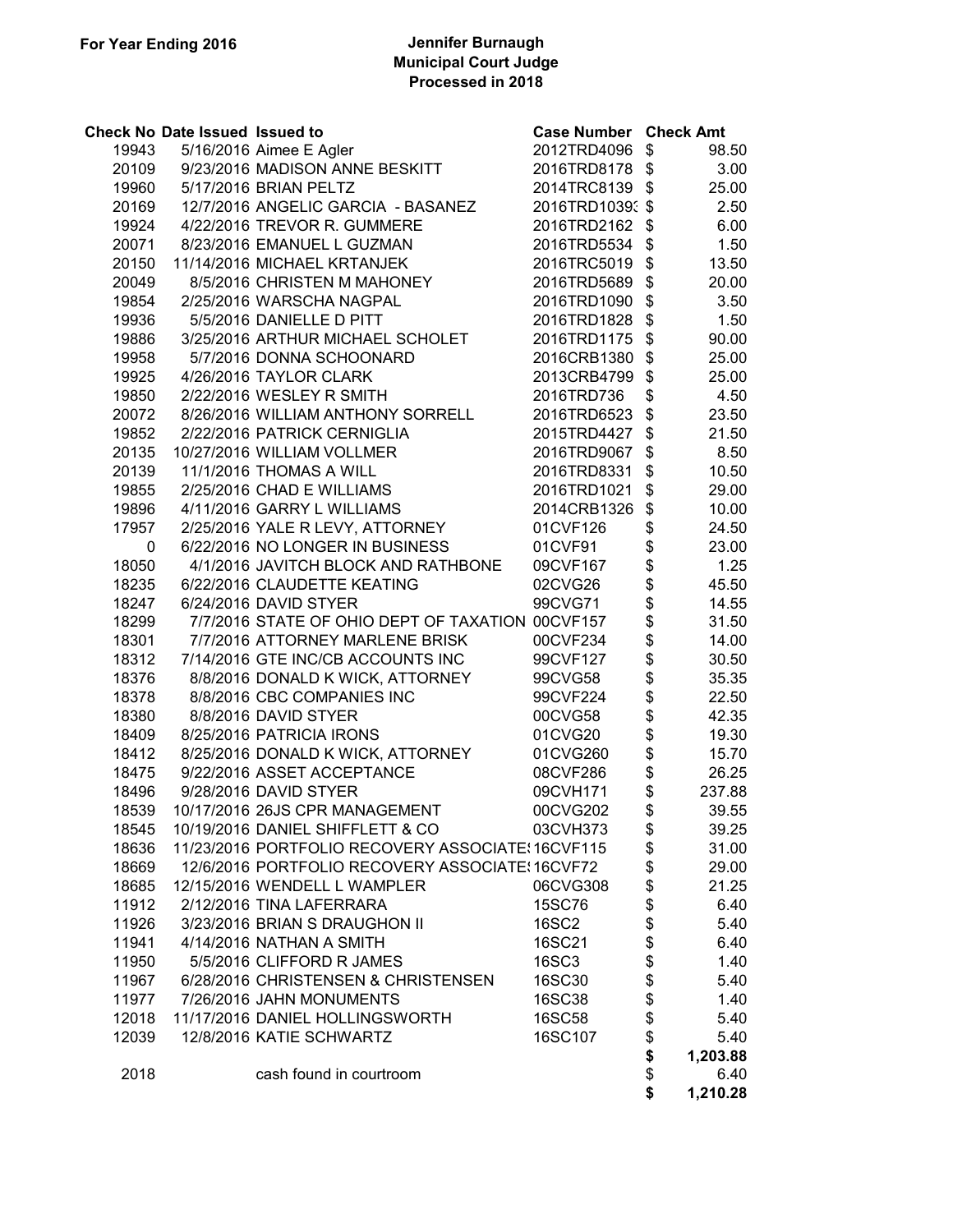### **"MORROW COUNTY CLERK OF COURTS UNCLAIMED FUNDS LIST Kimberly Bood, Morrow County Clerk of Common Pleas Court processed in 2022"**

| <b>Check</b>  |                   |                                                            |               |                    |
|---------------|-------------------|------------------------------------------------------------|---------------|--------------------|
| <b>Number</b> | <b>Check Date</b> | <b>Payee Name</b><br><b>ANTHONY MCGEORGE, Attny Atkins</b> | <b>Amount</b> | <b>Case Number</b> |
| 36796         | 02/26/2020        | & Atkins Attny at Law, LLC                                 | \$<br>66.00   | 2019DR0118         |
| 36868         | 03/19/2020        | KIMBERLY A KLEMENOK, Attny<br>Nevenka Pavlovic             | \$<br>70.59   | 2008CJ0535         |
| 36887         | 03/24/2020        | <b>ERIC WASSERMAN</b><br>Reimer Law Co.                    | \$<br>104.00  | 2014CV0072         |
| 36893         |                   | 03/24/2020 SHANRAYE UNDERWOOD                              | \$<br>100.00  | 2013CR0093         |
| 36900         |                   | 03/30/2020 SHANRAYE UNDERWOOD                              | \$<br>240.00  | 2013CR0093         |
| 37126         |                   | 07/15/2020 AMANDA MCCABE                                   | \$<br>58.00   | 2018DR0309         |
| 37168         | 07/23/2020        | <b>MARIAN DAVIDSON</b>                                     | \$<br>47.00   | 2017CV0138         |
| 37470         | 11/02/2020        | <b>NANCY MYERS APPRAISER</b>                               | \$<br>66.00   | EOM 10/31/20       |
| 37542         | 12/21/2020        | <b>JANET KEARNS</b><br>JOHN ENGEL, Attny Baker, Sanders,   | \$<br>375.00  | 2019CR0096         |
| 37563         | 12/31/2020        | Barshay, Grossman, Fass, Muhlstock                         | \$<br>192.00  | 2011CV0263         |
|               |                   |                                                            |               |                    |

**TOTAL \$ 1,318.59**

Paid in 3/31/2022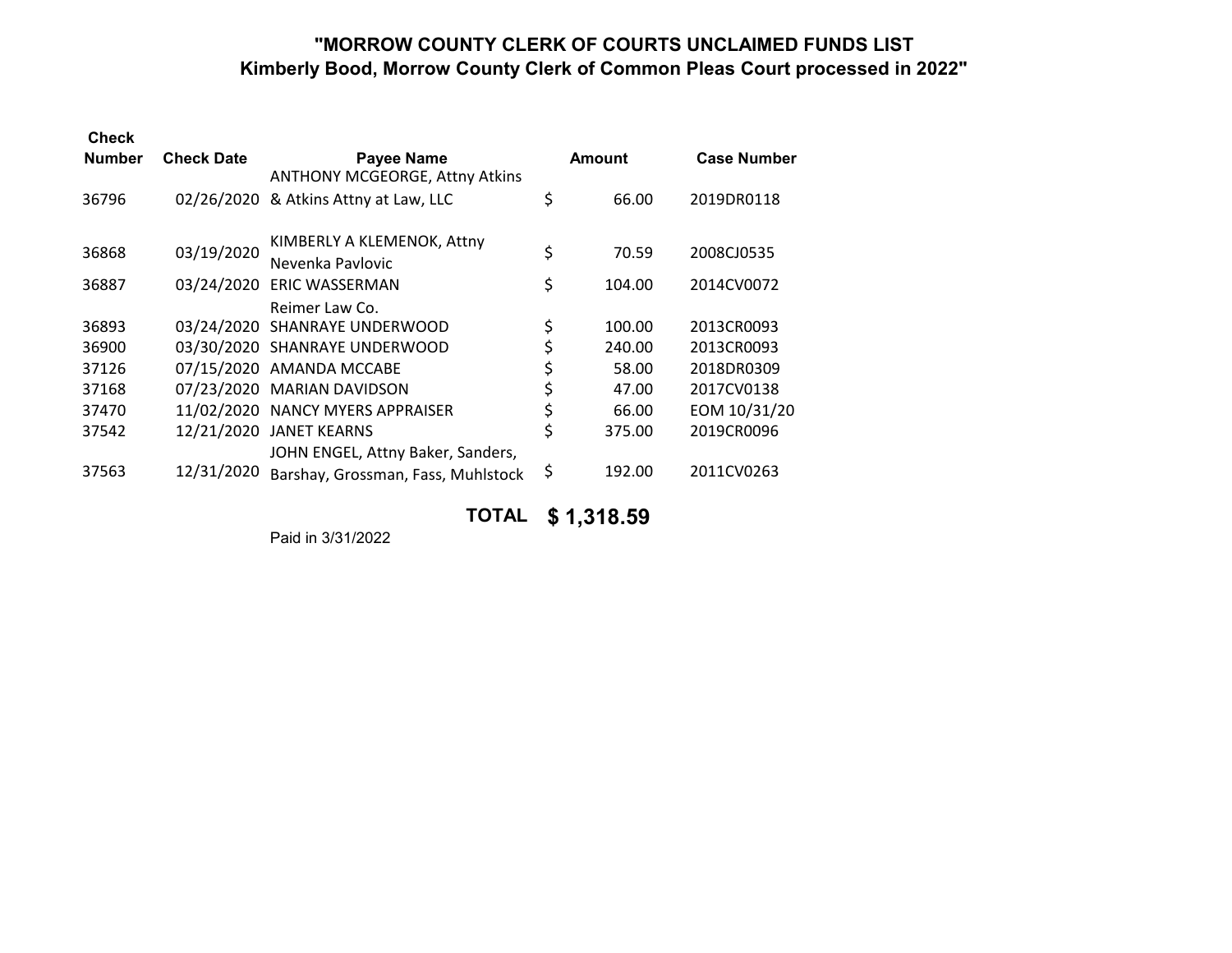### **Morrow Co Clerk of Court Kim Bood, processed in 2021**

| <b>Check Number Date</b> | <b>Payee Name</b>                | <b>Amount</b> | <b>Case Number</b>    |
|--------------------------|----------------------------------|---------------|-----------------------|
| 34471                    | 11/14/2017 A. KATHLEEN KADUK     |               | \$162.00 2013CV0266   |
| 34994                    | 5/7/2018 AHMED ABDIRIZAK         |               | \$500.00 2016CR0079   |
|                          | 34513 11/20/2017 ANDREA L SCHILD |               | \$3,750.00 2014CV0314 |
|                          | 34533 11/28/2017 ANDREA L SCHILD |               | \$5.00 2014CV0314     |
| 34817                    | 3/12/2018 APRIL HAWKINS          |               | \$68.50 2017DR0257    |
| 33727                    | 7/3/2017 Benjamin Vail           |               | \$100.00 2012CV0238   |
| 33764                    | 7/6/2017 BETH BAKER              |               | \$169.00 2009CV0514   |
| 36236                    | 8/12/2019 BILLY SAUNDERS         |               | \$0.11 2016CR0144     |
| 32062                    | 1/21/2016 BRANDON JOLLEY         |               | \$113.00 2015DR00087  |
| 32445                    | 10/21/2016 Brian C Block         |               | \$165.52 2010CV00115  |
| 32445                    | 10/21/2016 Brian C Block         |               | \$7.03 2010CV00115    |
| 36455                    | 10/24/2019 BRYAN C CONAWAY       |               | \$153.00 2019CV0103   |
| 34651                    | 1/17/2018 BURNS WILEY            |               | \$44.44 2016CR0133    |
| 34701                    | 1/29/2018 BURNS WILEY            |               | \$102.56 2016CR0133   |
| 33281                    | 4/25/2017 CARLOS M CRAWFORD      |               | \$18.00 2016DS0284    |
| 35749                    | 2/12/2019 CHARLES ADKINS         |               | \$41.47 2014CR0113    |
| 33086                    | 3/9/2017 CHRISTINA SNYDER        |               | \$9.00 2017DS0020     |
| 35857                    | 3/11/2019 CHRISTOPHER MIKLE      |               | \$1.00 2018DS0072     |
| 33391                    | 5/12/2017 COREY S. LICHTMAN      |               | \$2.50 2011CV0162     |
| 35550                    | 11/19/2018 DAVID N. HARING       |               | \$149.00 2016CV0014   |
| 33876                    | 7/21/2017 Dean Talaganis         |               | \$155.00 2010CV0651   |
| 33434                    | 5/16/2017 DENNIS H. MILLER       |               | \$195.00 2011CV0501   |
| 32155                    | 2/23/2016 DESIREE A WICKSELL     |               | \$30.00 2015DS00355   |
| 33846                    | 7/19/2017 Frank E Todaro         |               | \$109.00 2016CV0117   |
| 34424                    | 10/26/2017 FRANKLIN BONER III    |               | \$19.00 2017DS0191    |
| 33060                    | 3/7/2017 FRITZ J DAVIS           |               | \$5.00 2014CR0031     |
| 34093                    | 8/16/2017 HEATHER R PETERS       |               | \$154.00 2013CV0413   |
| 33780                    | 7/6/2017 J. F MACKEY             |               | \$187.00 2009CV0439   |
| 34594                    | 12/14/2017 JAY N CUMMINGS        |               | \$19.00 2017DS0204    |
| 33783                    | 7/6/2017 JEFFREY K HARRILL       |               | \$0.11 2016CR0039     |
| 33988                    | 8/3/2017 JEFFREY K HARRILL       |               | \$21.79 2016CR0039    |
| 34385                    | 10/6/2017 JEFFREY K HARRILL      | \$36.07       | 2016CR0039            |
| 35178                    | 7/6/2018 JEFFREY K HARRILL       |               | \$60.00 2016CR0039    |
| 35288                    | 8/14/2018 JEFFREY K HARRILL      |               | \$20.00 2016CR0039    |
| 35074                    | 6/5/2018 Jeffrey Keith Harrill   |               | \$20.00 2016CR0038    |
| 35179                    | 7/6/2018 Jeffrey Keith Harrill   | \$30.00       | 2016CR0038            |
| 33548                    | 6/5/2017 JEREMY R GORKA          | \$6.00        | 2017DS0056            |
| 32857                    | 1/30/2017 JOANNE BECK            |               | \$2,015.97 2004CR0175 |
| 34297                    | 09/11/2017 JORDAN GRAY           | \$3.40        | 2014CR0020            |
| 34388                    | 10/6/2017 JORDAN GRAY            | \$3.26        | 2014CR0020            |
| 34492                    | 11/14/2017 JORDAN GRAY           | \$3.26        | 2014CR0020            |
| 34573                    | 12/12/2017 JORDAN GRAY           | \$3.07        | 2014CR0020            |
| 32465                    | 10/21/2016 JOSHUA KAPLOW         | \$127.00      | 2015CV00283           |
| 33641                    | 6/26/2017 KATHY ROUSH            | \$4.00        | 2017DS0085            |
| 33211                    | 4/6/2017 KATHY SMITH             |               | \$100.00 2013CR0025   |
| 34301                    | 9/11/2017 KELLY MELVIN           |               | \$40.00 2016CR0032    |
| 33338                    | 5/1/2017 Kenneth Kennedy         |               | \$50.00 2011CV0086    |
| 33531                    | 6/1/2017 Kenneth Kennedy         | \$76.00       | 2011CV0149            |
| 33644                    | 6/26/2017 KIMBERLY Y RIVERA      | \$226.00      | 2012CV0107            |
| 33452                    | 5/16/2017 KRISTA A MROCZKOWSKI   | \$39.00       | 2011CV0397            |
| 32124                    | 2/4/2016 La dawn Knight          | \$227.49      | 2009CR0025            |
| 35445                    | 10/12/2018 LEE M. SMITH          | \$238.93      | 2016ESL0033           |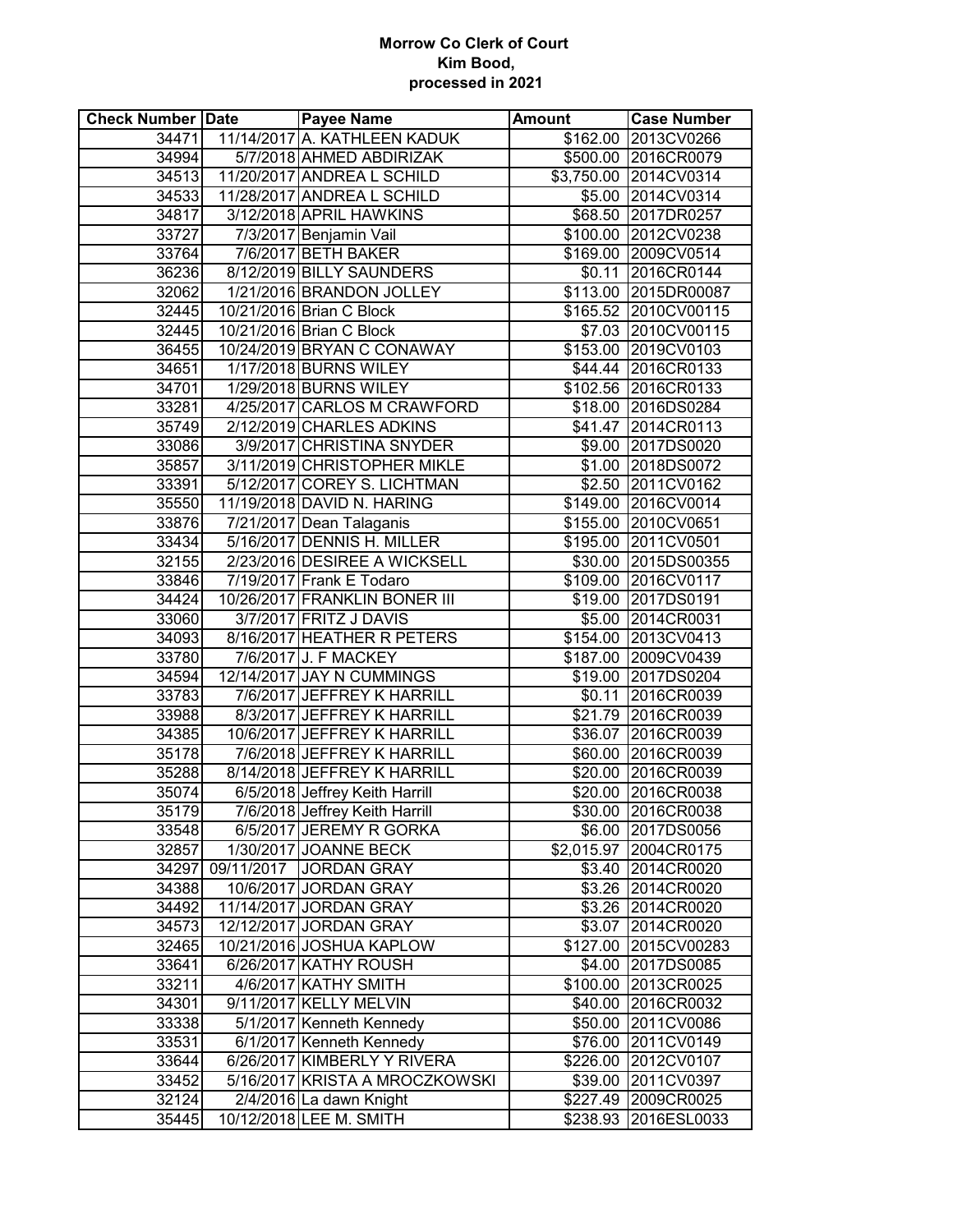### **Morrow Co Clerk of Court Kim Bood, processed in 2021**

| <b>Check Number Date</b> |            | <b>Payee Name</b>              | <b>Amount</b>    | <b>Case Number</b> |
|--------------------------|------------|--------------------------------|------------------|--------------------|
| 32510                    |            | 11/23/2016 LISA DAILEY         | \$13.00          | 2016DS00134        |
| 35681                    |            | 1/9/2019 MARIA T. WILLIAMS     | \$110.00         | 2017CV0178         |
| 35692                    |            | 1/17/2019 MARIA T. WILLIAMS    | \$19.00          | 2017CV0178         |
| 35990                    |            | 4/30/2019 MARIAN DAVIDSON      | \$128.00         | 2018CV0070         |
| 33668                    |            | 6/27/2017 MISTY ROWE           | \$163.00         | 2011CR0074         |
| 35853                    |            | 3/11/2019 MORTGAGE CONNECT, LP | \$56.00          | 2017ESL0311        |
| 34126                    |            | 8/16/2017 NICOLE RAGER         | \$143.00         | 2011CV0237         |
| 32077                    |            | 1/21/2016 PATRICK O"QUINN      | \$250.00         | 2004CR0104         |
| 32077                    |            | 1/21/2016 PATRICK O"QUINN      | \$250.00         | 2004CR0104         |
| 33688                    |            | 6/27/2017 PIZZA BARN           | \$1.50           | 2015CR0053         |
| 35688                    |            | 1/10/2019 RACHEL K PEARSON     | $\sqrt{$161.00}$ | 2018CV0308         |
| 35722                    | 01/29/2019 | <b>RACHEL K PEARSON</b>        | \$201.00         | 2018CV0228         |
| 34320                    |            | 9/15/2017 RODNEY LAHRMER       | \$145.00         | 2017DR0114         |
| 35458                    |            | 10/16/2018 SARAH LEANNE MOTT   | \$500.00         | 2018CR0106         |
| 32590                    |            | 1/10/2017 STEVE KIRK           | \$92.62          | 2007CR0077         |
| 36265                    |            | 8/12/2019 TERESA VILLARREAL    | \$117.00         | 2017DR0166         |
| 33708                    |            | 6/27/2017 WESLEY JACKSON       | \$2,091.47       | 2014CR0011         |
|                          |            | <b>GRAND TOTAL</b>             | \$14,227.07      |                    |
|                          |            | 3.31.2022 O'Quinn              | (\$500.00)       |                    |

**\$13,727.07**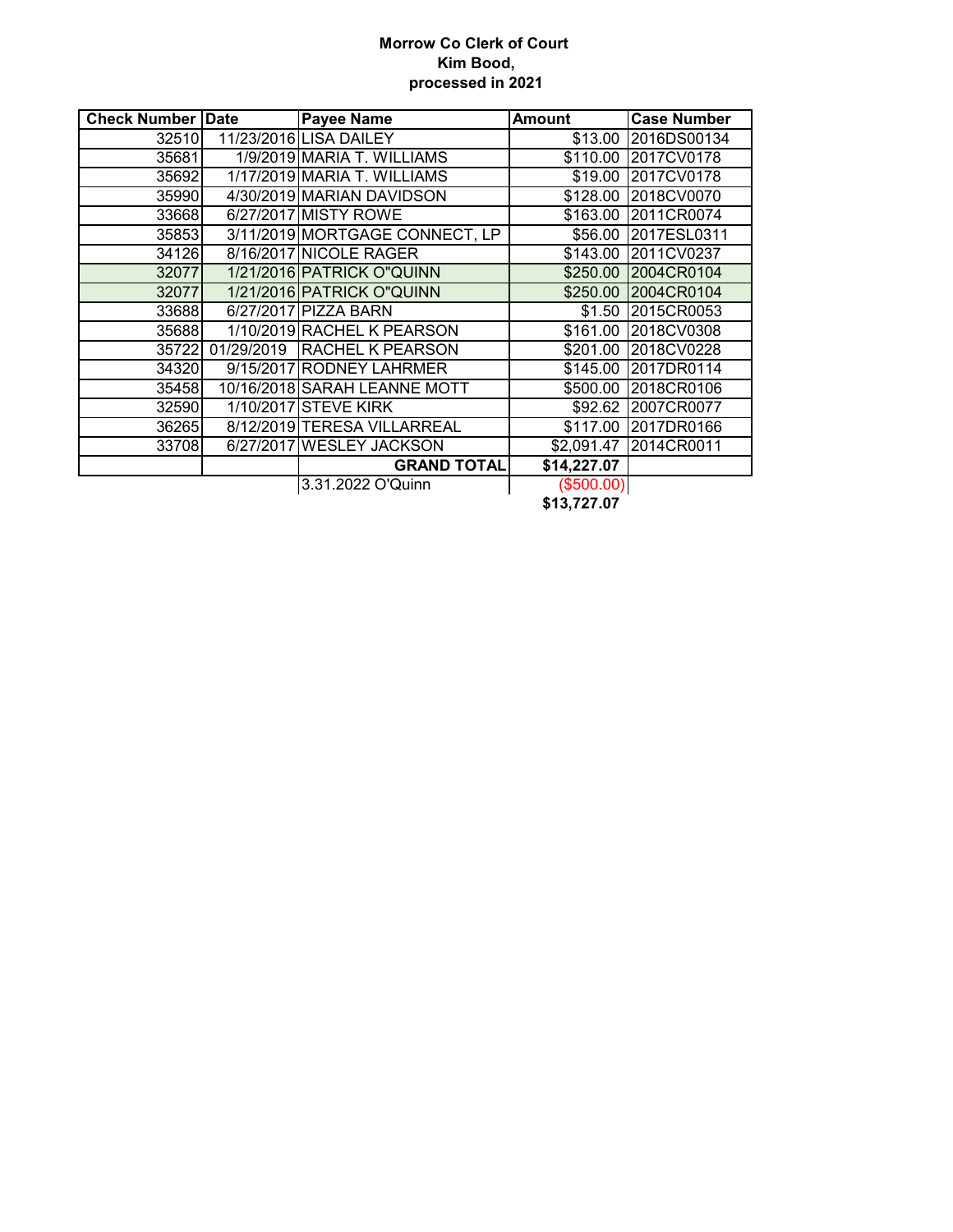### **Morrow County Prosecutor Tom Smith Submitted in 2021**

| <b>Check Number</b> | <b>IDate</b> | <b>Payee Name</b>      | lAmount | <b>Case Number</b> |
|---------------------|--------------|------------------------|---------|--------------------|
| 4705                | 11/17/2020   | Kelly toth             | \$      | 58.00 2020CV00053  |
| 4706                | 11/17/2020   | Carrie Oberfield       | \$      | 58.00 2020CV00053  |
| 4708                | 11/17/2020   | Jessica Langdon        | \$      | 58.00 2020CV00053  |
| 4709                | 11/17/2020   | <b>Betsy Vanwormer</b> | \$      | 58.00 2020CV00053  |
| 4710                | 11/17/2020   | Erin Shever            | \$      | 58.00 2020CV00053  |
|                     |              | TOTAL                  | 290.00  |                    |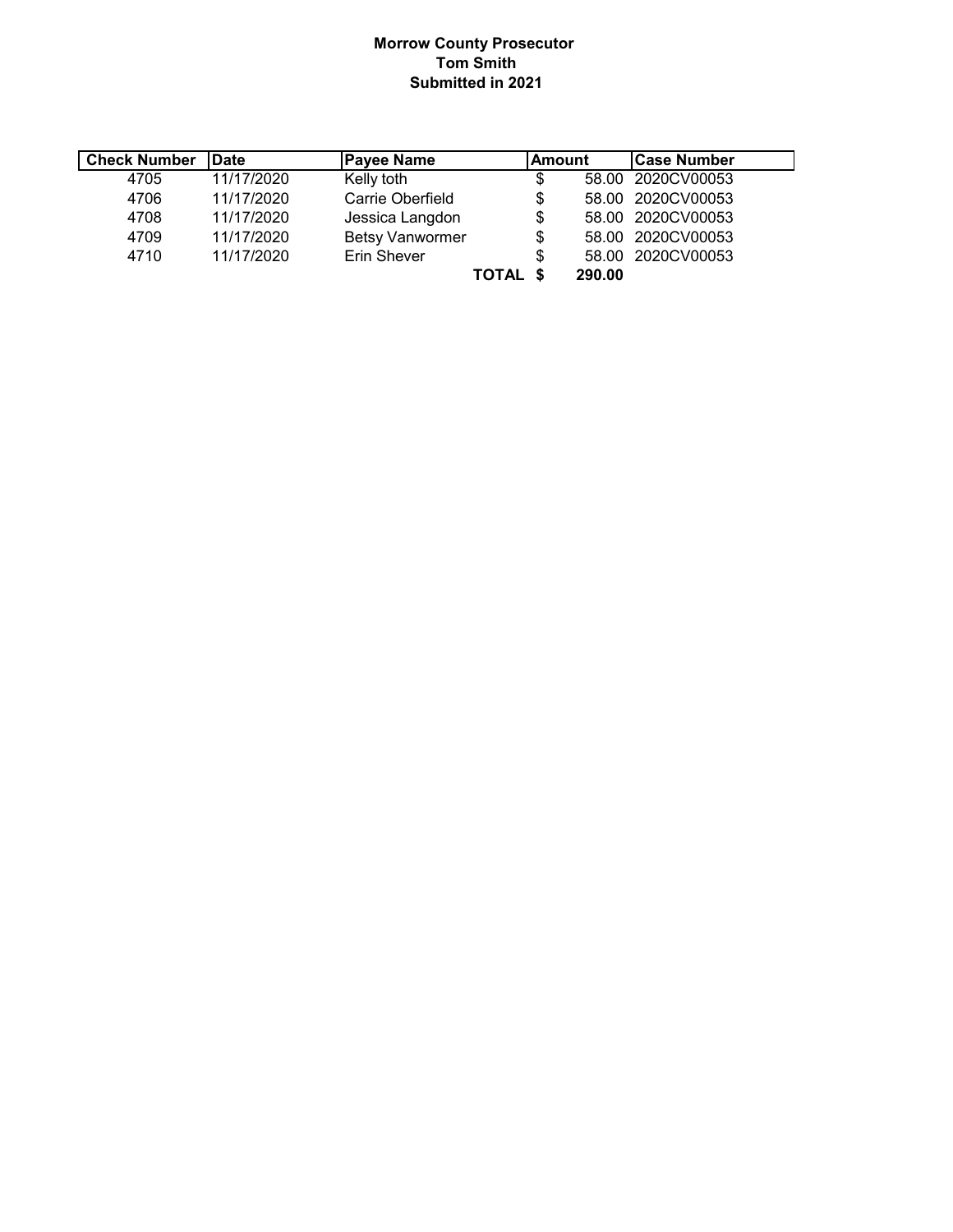| MORROW COUNTY PROBATE/JUVENILE |                              |                          |                       |                       |          |      |
|--------------------------------|------------------------------|--------------------------|-----------------------|-----------------------|----------|------|
| CHECK #                        | <b>DATE</b><br><b>ISSUED</b> | AMOUNT                   | <b>CASE#</b>          | <b>PAYEE</b>          |          | 2021 |
| <b>NA</b>                      | <b>NA</b>                    |                          | $$12.00$ 2007 AD 0781 | LOWER, BROOKE FRANCIS | Probate  |      |
| <b>NA</b>                      | <b>NA</b>                    | $\overline{\xi}$<br>2.47 | 2001 AN 09926         | SHAEFFER, BRADLEY     | Juvenile |      |
|                                |                              |                          |                       |                       |          |      |
|                                |                              |                          |                       |                       |          |      |
|                                |                              |                          |                       |                       |          |      |
|                                |                              |                          |                       |                       |          |      |
|                                |                              |                          |                       |                       |          |      |
|                                |                              |                          |                       |                       |          |      |
|                                |                              |                          |                       |                       |          |      |
|                                |                              |                          |                       |                       |          |      |
|                                |                              |                          |                       |                       |          |      |
|                                |                              |                          |                       |                       |          |      |
|                                |                              |                          |                       |                       |          |      |
|                                |                              |                          |                       |                       |          |      |
|                                |                              |                          |                       |                       |          |      |
|                                |                              |                          |                       |                       |          |      |
|                                |                              |                          |                       |                       |          |      |
|                                |                              |                          |                       |                       |          |      |
|                                |                              |                          |                       |                       |          |      |
|                                |                              |                          |                       |                       |          |      |
|                                |                              |                          |                       |                       |          |      |
|                                |                              |                          |                       |                       |          |      |
|                                |                              |                          |                       |                       |          |      |
|                                |                              |                          |                       |                       |          |      |
|                                |                              |                          |                       |                       |          |      |
|                                |                              |                          |                       |                       |          |      |
|                                |                              |                          |                       |                       |          |      |
|                                |                              |                          |                       |                       |          |      |
|                                |                              |                          |                       |                       |          |      |
|                                |                              |                          |                       |                       |          |      |
|                                |                              |                          |                       |                       |          |      |
|                                |                              |                          |                       |                       |          |      |
|                                |                              |                          |                       |                       |          |      |
|                                |                              |                          |                       |                       |          |      |
|                                |                              |                          |                       |                       |          |      |
|                                |                              |                          |                       |                       |          |      |
|                                |                              |                          |                       |                       |          |      |
|                                |                              |                          |                       |                       |          |      |
|                                |                              |                          |                       |                       |          |      |
|                                |                              |                          |                       |                       |          |      |
|                                |                              |                          |                       |                       |          |      |
| <b>TOTAL</b>                   |                              | \$14.47                  |                       |                       |          |      |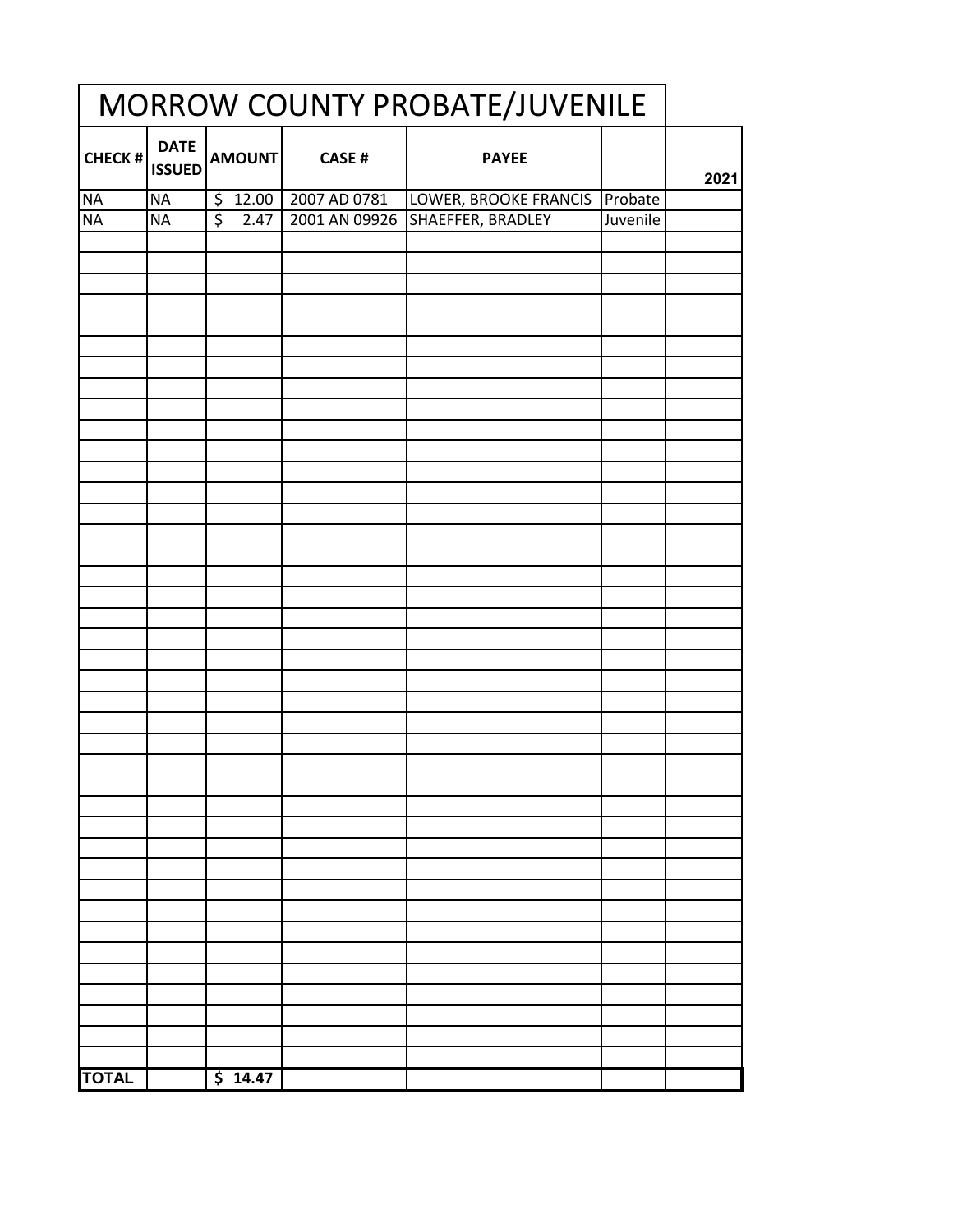# **Morrow County Sheriff**

## **Sheriff Sale Proceeds Case #2018cv00345**

| date posted            | case#       | Check | <b>Payee</b>        | Amount      |
|------------------------|-------------|-------|---------------------|-------------|
| 8/11/2021              | 2018CV00345 | 10036 | Brvant Price, ET al | \$18.590.52 |
| $\vert$ (From Sheriff) |             |       | <b>TOTAL</b>        | \$18,590.52 |